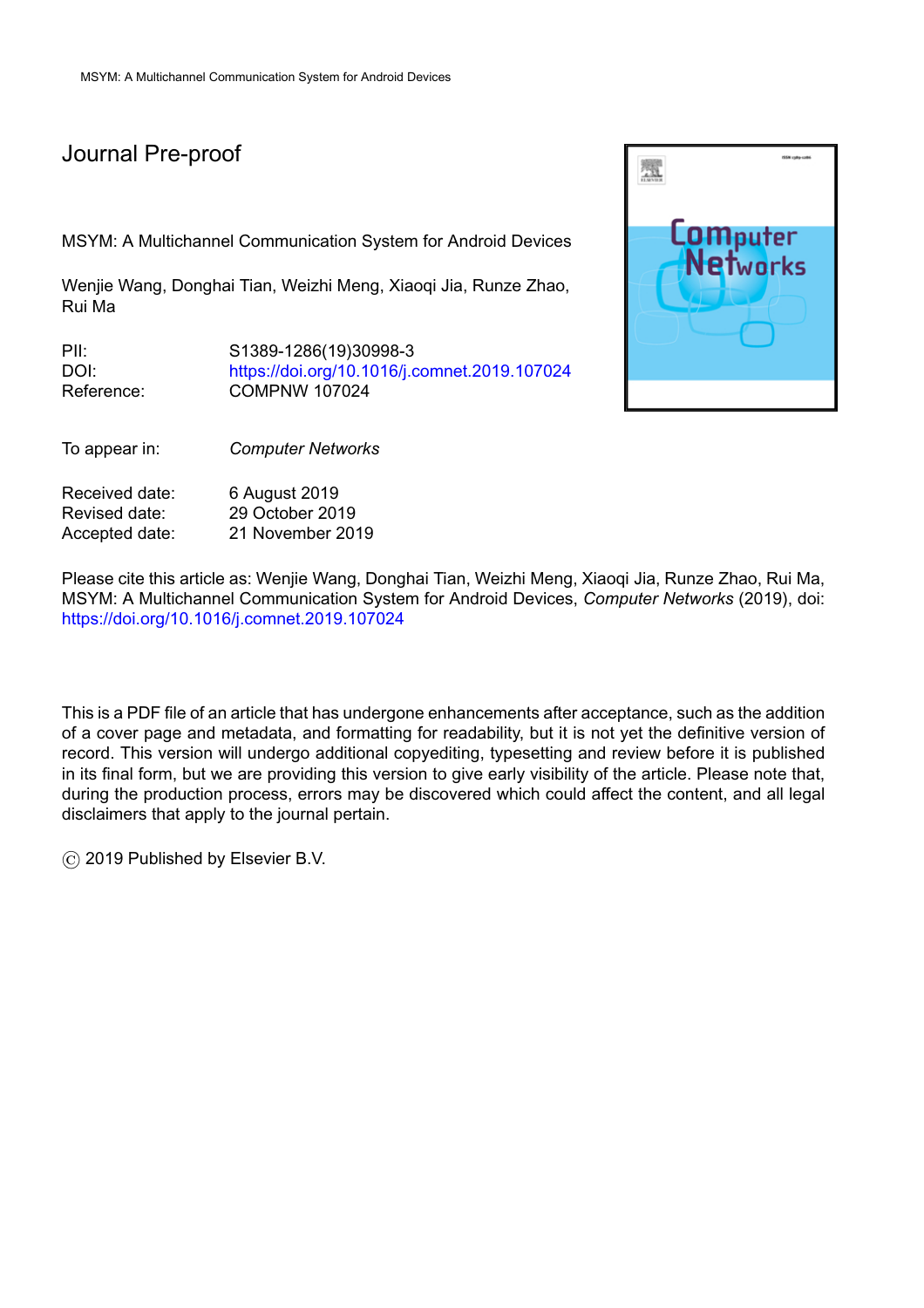# Highlights

- We propose a multichannel communication mechanism for mobile devices to secure sensitive data transfer.
- We exploit the Android VpnService interface to intercept network data and then split it into different fragments. To improve the data communication security, the fragments are transferred via multiple transmission channels.
- We design and implement a prototype of system based on the Android system to transfer the sensitive data securely.

**Algeby**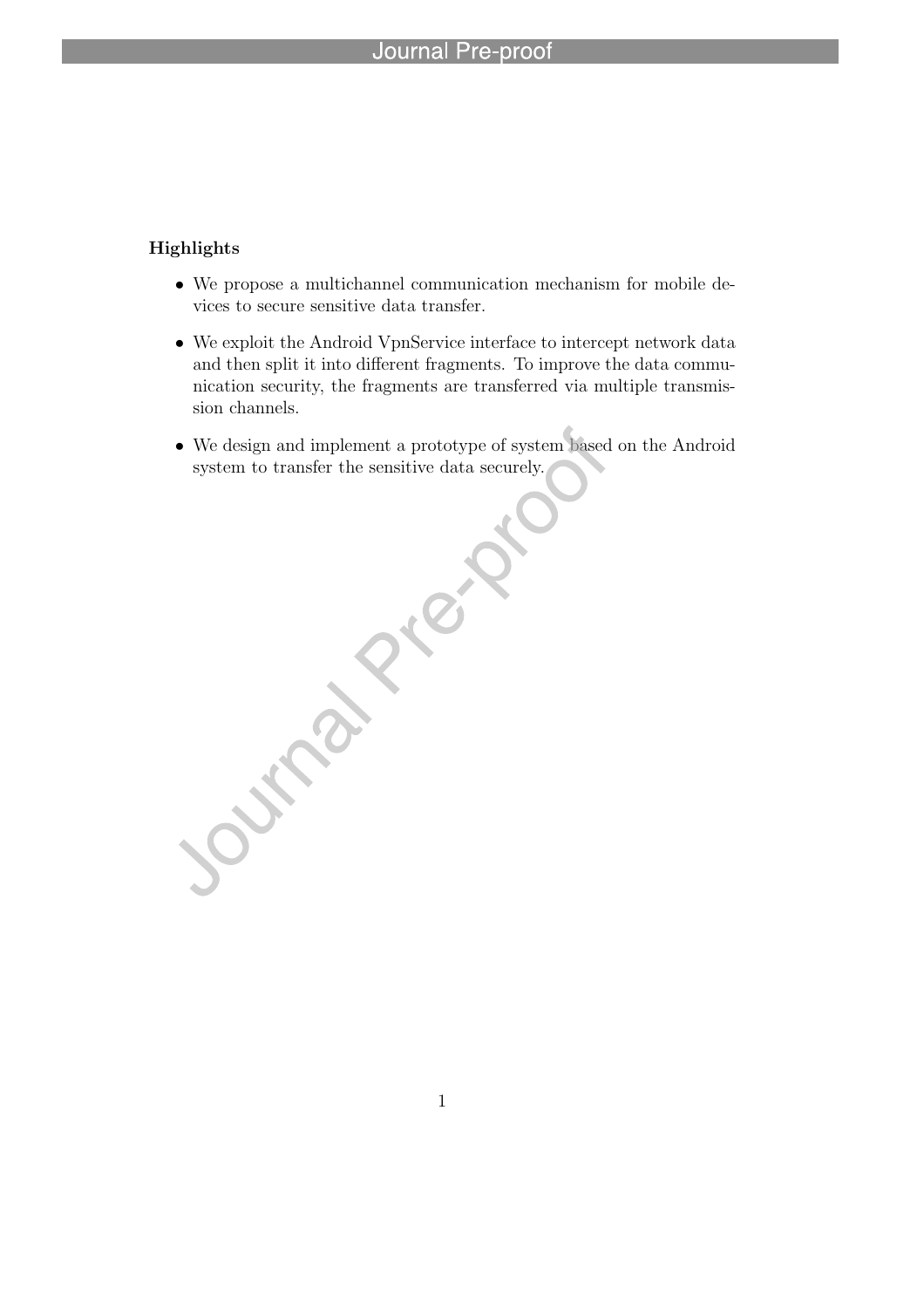# MSYM: A Multichannel Communication System for Android Devices

Wenjie Wang<sup>a</sup>, Donghai Tian<sup>a,c,\*</sup>, Weizhi Meng<sup>b</sup>, Xiaoqi Jia<sup>c,d</sup>, Runze Zhao<sup>a</sup>, Rui Ma<sup>a</sup>

<sup>a</sup>Beijing Key Laboratory of Software Security Engineering Technique, Beijing Institute of Technology, Beijing 100081, China

<sup>b</sup>Department of Applied Mathematics and Computer Science, Technical University of Denmark, Denmark

 $c$ Key Laboratory of Network Assessment Technology, Institute of Information Engineering, Chinese Academy of Sciences, Beijing 100049, China <sup>d</sup>School of Cyber Security, University of Chinese Academy of Sciences, Beijing 100049,

China

# Abstract

Conventional mobile communication systems often use one single channel for data transmission, i.e., mobile devices use cellular network to transfer multimedia information. However, if attackers successfully hijack the single transmission channel, they can recover the communicated data. Focused on this issue, we introduce a Multichannel Communication System (MSYM), which aims to improve the data communication security for Android devices. The key idea of our approach is to leverage the diversity of communication mechanisms (e.g., Wi-Fi/cellular network, Bluetooth, and SMS) for transferring sensitive data in a secure way. More specifically, we use the VpnService interface provided by the Android platform to intercept the network data delivered by a sender program. Then, we split the network data into different fragments and improve the security by disordering and encrypting them via multiple transmission channels. When the target Android device receives the data fragments from different channels, it can decrypt and reorder them to reassemble the original data. In the end, we reuse the VpnService interface to inject the network data into the receiver program. Our approach can be deployed in Android devices to secure communication without the need of

Preprint submitted to Computer Networks November 27, 2019

<sup>∗</sup>Corresponding author

Email address: donghaitad@gmail.com (Donghai Tian)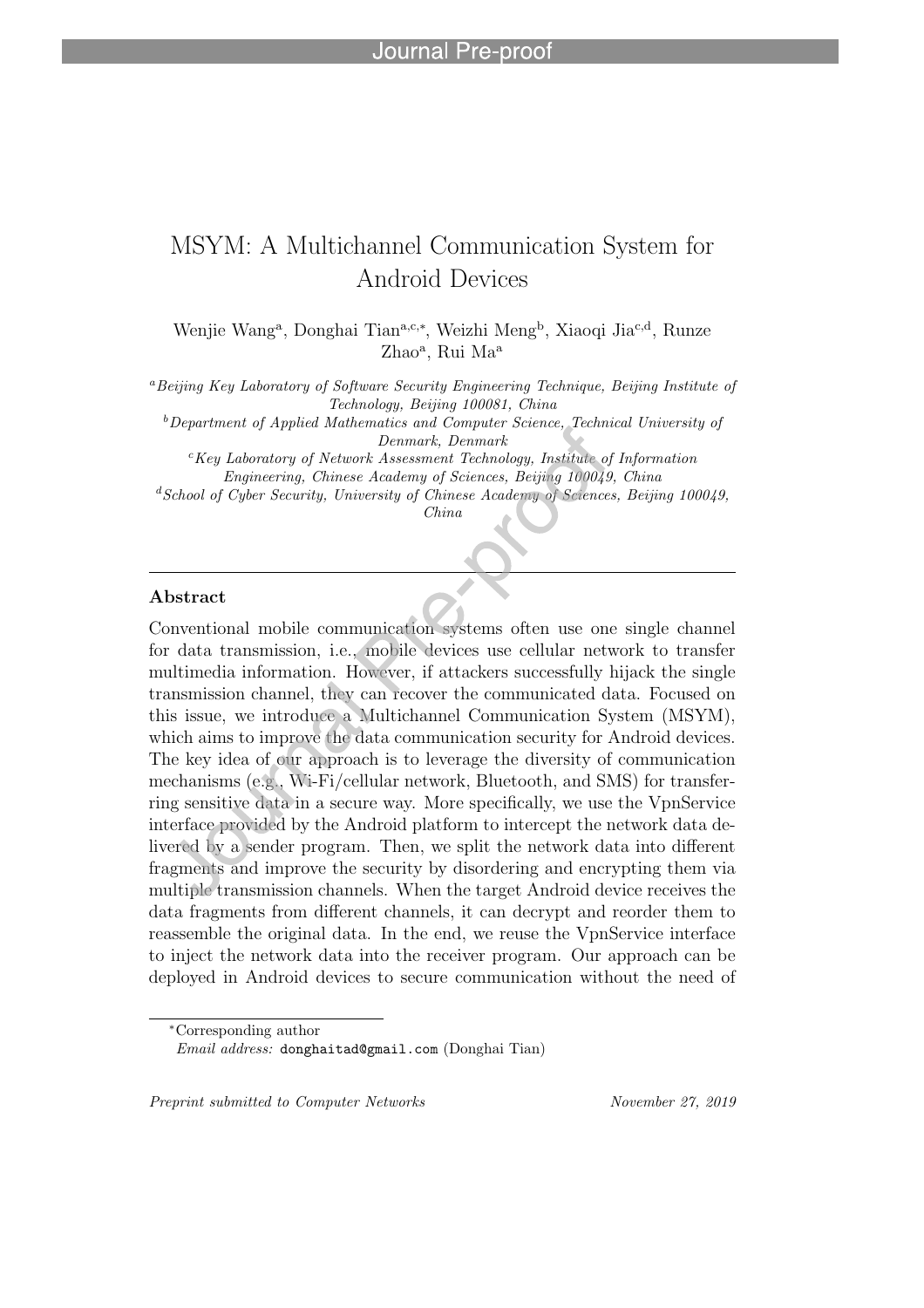modifying the communication programs. In the evaluation, as a proof of concept, we implemented our approach on Android system. The experimental results show that our prototype system can secure data transmission with moderate performance cost.

Keywords: Mobile communication, Multiple transmission, Network data, Android device, Eavesdropping attacks

# 1. Introduction

Mobile communication plays an increasingly important role in recent years, as more and more people exchange information via mobile devices. For example, over 2 billion people are using the instant messaging apps (e.g., WeChat and WhatsApp) on their mobile phones for exchanging messages, pictures and videos [6]. In addition, 90% of enterprises utilize mobile communication to boost productivity and streamline various business processes. Traditionally, most mobile devices only use one single wireless transmission channel (e.g., cellular network) for mobile communication. However, due to the openness of the wireless channel, it is possible for advanced attackers to eavesdrop the transmission and recover the sensitive data. For instance, adversaries can make use of bogus base stations to conduct man-in-the-middle (MITM) attack on modern Samsung mobile devices and obtain the sensitive information [23].

To prevent the communication data from being eavesdropped and recovered, a conventional solution is to leverage cryptographic protocols to perform data encryption and endpoint authentication. For example, the Wi-Fi Protected Access (WPA) and its subsequent standards (WPA2, WPA3) attempt to secure the wireless networks by applying multiple security protocols [13]. However, they may still suffer from eavesdropping attacks like the KRACK [35] attack. This attack shows that an attacker can exploit the vulnerability of WPA2 to read previously encrypted information. On the other hand, most mobile applications adopt the client-server model, which requires that all the communication data between two or more clients should be firstly forwarded to a central server. Nevertheless, some service providers may not be fully trusted. Taking the messaging server as an example, once it is hacked by adversaries, the recorded information would be leaked.

To address the above problems, in this paper, we design and implement MSYM - a Multiplex channel (use Multichannel for short) Communication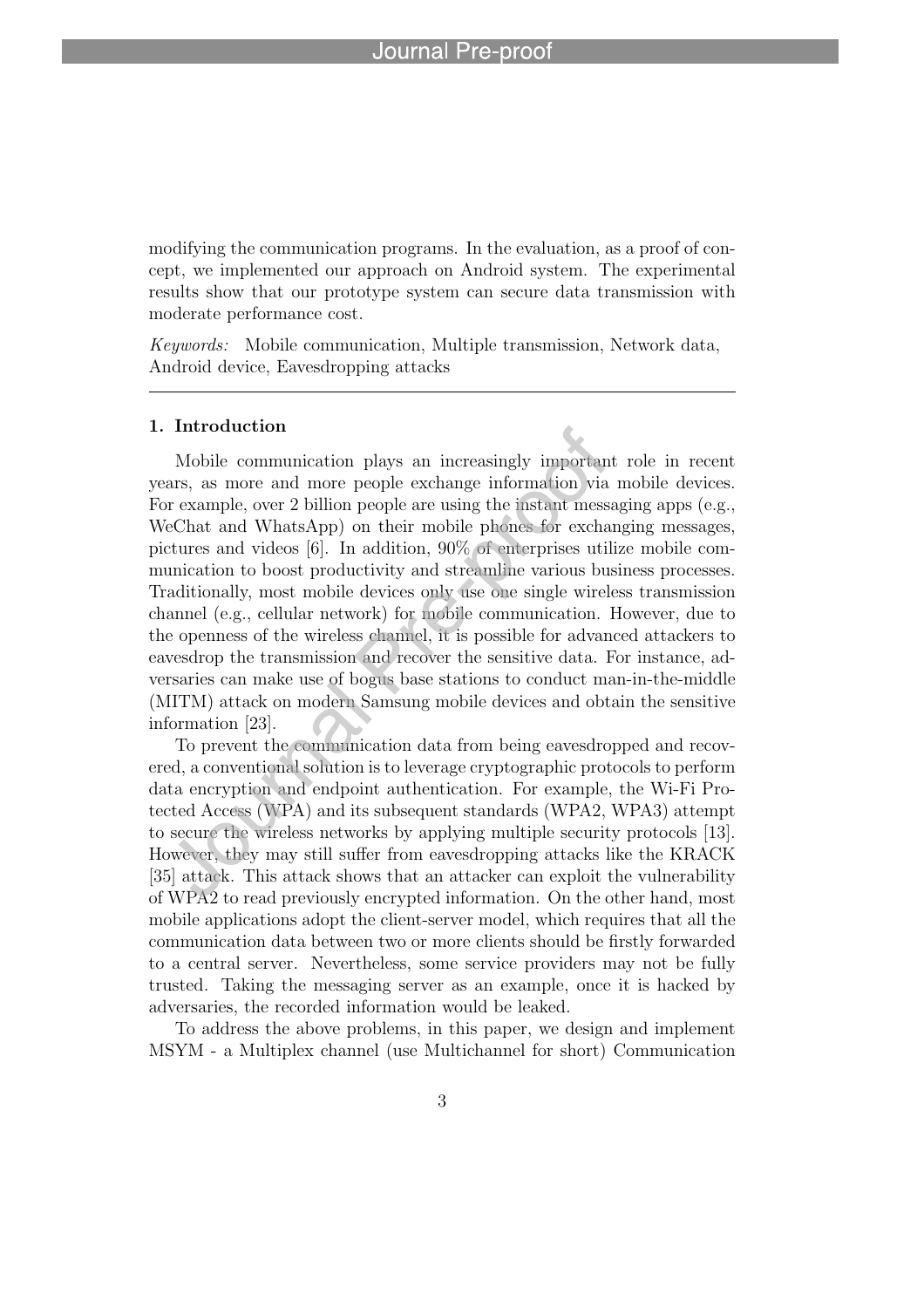System by leveraging the diversity of communication mechanisms on mobile devices. The basic idea of our approach is to intercept the network data and then transfer it via multiple data transmission channels. In comparison with other solutions, MSYM can protect the sensitive data from unauthorized access without the need of implementing complicated cryptographic protocols. The workflow of MSYM can be divided into several steps. First, we use the VpnService interface [9] provided by Android platform to intercept the network data delivered by a sender program. Then our system splits it into different fragments, which have to be disordered and encrypted before transmission. Later, these fragments are transferred via multiple transmission channels, including Wi-Fi/cellular network, Bluetooth, and Short Message Service (SMS). When the target Android device receives the data fragments from different transmission channels, it has to decrypt and reorder them to recover the original network data. In the end, we reuse the VpnService interface to inject the network data into the receiver program.

With the multichannel communication mechanism, each transmission channel only retains partial network data. That means attackers can only obtain partial data / fragments if they eavesdrop over one channel. In this case, they cannot recover the whole data based on these partial fragments. Further, even if advanced attackers can capture more data fragments from multiple channels, it is still difficult for them to retrieve the original data as fragments are disordered and encrypted. Similarly, the service providers could only obtain partial communication data; thus, they have no idea on how to recover the original data. Hence our approach can be used to secure sensitive data transmitted on Android devices against network eavesdropping attacks.

To exploit the performance of our approach - MSYM, we implemented a prototype based on Android platform. To improve the reliability of multichannel communication, we design a channel switch and recovery mechanism, which can automatically switch the transmission channel when the network speed of one channel becomes too low (or it has a problem). In the evaluation, we leverage an open-source Android instant messaging app and transfer its network data over MSYM. Our experimental results show that the communication data between two Android devices can be transferred via multiple channels effectively, and that our system can perform the channel switch automatically when its quality of service (QoS) becomes poor. When the previous channel becomes normal, our system can switch back and recover such channel. Due to the benefits provided by multichannel communication, MSYM may incur a moderate performance cost on Android devices. Overall,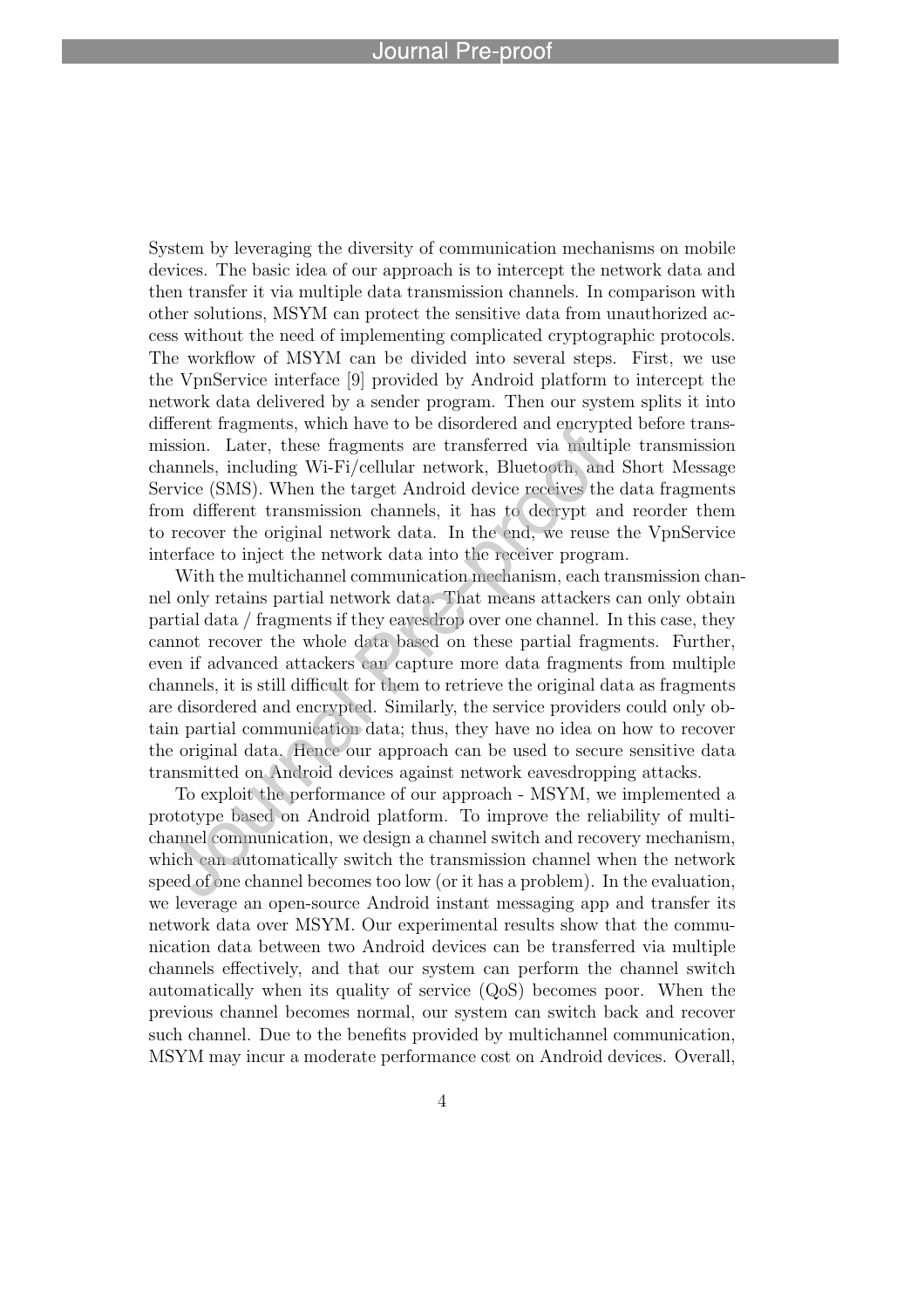our contributions can be summarized as follows:

l

- We propose a multichannel communication mechanism MSYM for mobile devices, which can be used for securing sensitive data transferred on Android devices.
- We exploit the Android VpnService interface to intercept network data and then split it into different fragments, which are disordered and encrypted. Then we utilize the multiple data transmission channels to send the fragments in a secure way.
- We design and implement a prototype system based on Android system. The evaluation results demonstrate that our prototype can transfer the data via multiple transmission channels effectively with moderate cost.

The rest of this paper is organized as follows. Section 2 analyzes the background and motivation of our paper. Section 3 introduces the related work. Section 4 and Section 5 present the design and implementation of MSYM, respectively. Section 6 evaluates the performance of MSYM with the communication applications. Section 7 discusses MSYM's limitations and possible solutions. Section 8 concludes this paper.

# 2. Background and Motivation

In this section, we begin with introducing the traditional mobile communication mechanisms as well as potential security issues. Then, we propose a multichannel mechanism and analyze the enhanced security properties for mobile communication.

# 2.1. Traditional Mobile Communication

Figure 1(a) illustrates the traditional mobile communication mechanism, where mobile devices only use one single transmission channel for wireless communication. For instance, smartphones send multi-media information via the Wi-Fi or cellular network, and most mobile applications adopt the client-server model for data communication. That is, before the data transmission between two mobile devices, mobile applications have to connect to the central server at first. Then, the server receives the network data from one application, and forwards it to another application on the target mobile device.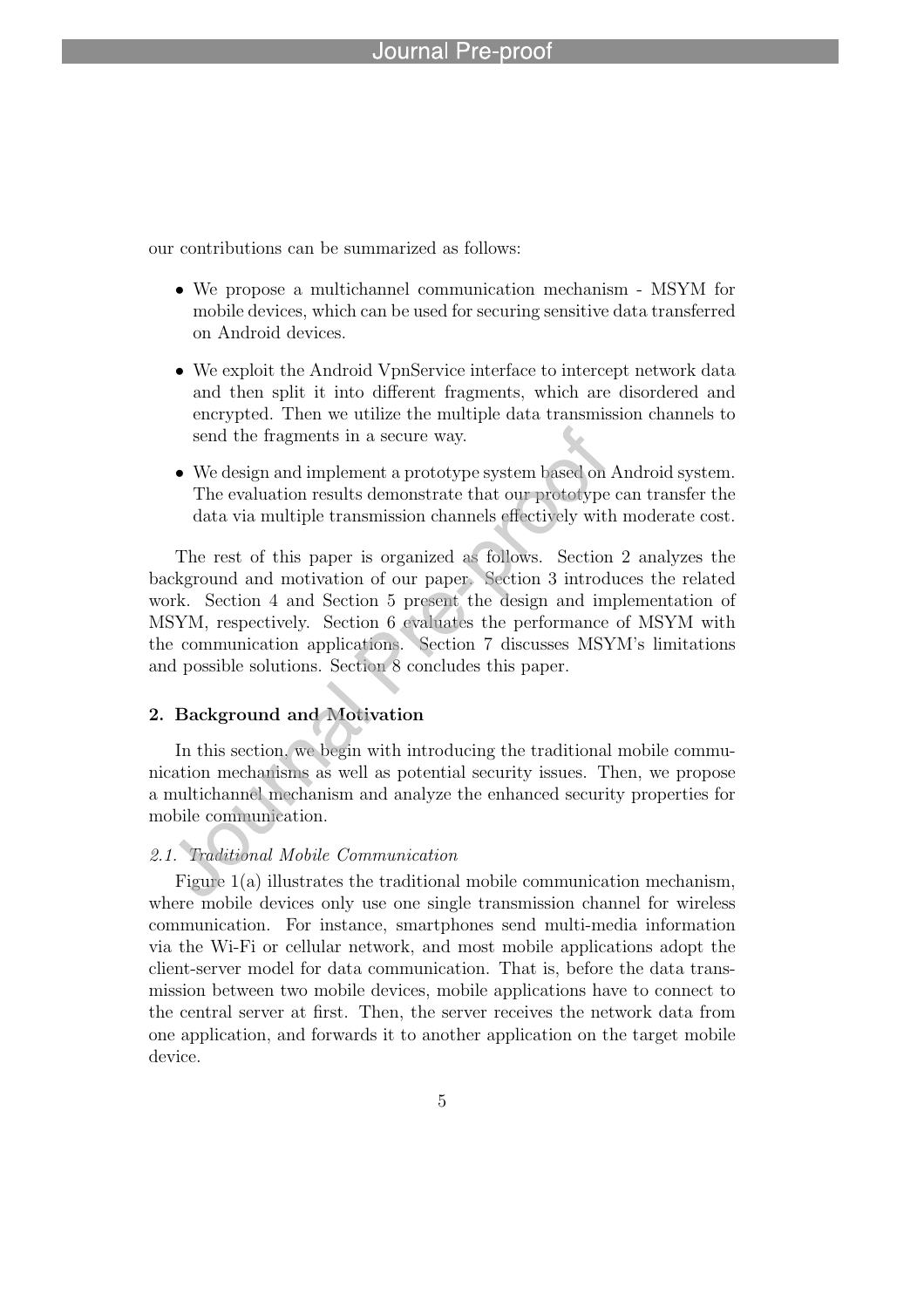As the wireless transmission channel is open, advanced attackers can eavesdrop the communication data. Typically, attackers can use bogus base station or malicious wireless router to harvest network data. If the data is not encrypted, attackers can easily obtain the sensitive information. Even if the network data is encrypted, some advanced attackers can still recover the original information. This is because some cryptographic protocols like [22, 1, 2, 35] may have implementation vulnerabilities that could be exploited by attackers to recover the encrypted data.

In addition, as most mobile applications depend on the central server for data transmission, the server may become a target for cyber-criminals. In practice, some servers record the transmitted and historical data. Once the server is compromised by an attacker, the private information would be leaked. Moreover, some untrusted providers may track, identify and profile users by analyzing the transmitted data.



(a) Traditional communication mechanism (b) Multichannel communication mechanism

Figure 1: Comparison of traditional and multichannel communication mechanisms

# 2.2. Multichannel Mobile Communication

To address the limitations of traditional mobile communication, we propose a multichannel mobile communication solution. This solution leverages the diversity of communication mechanisms (including Wi-Fi/cellular network, Bluetooth, and SMS) to secure mobile communication on mobile devices. Figure 1(b) shows how the multichannel mobile communication works.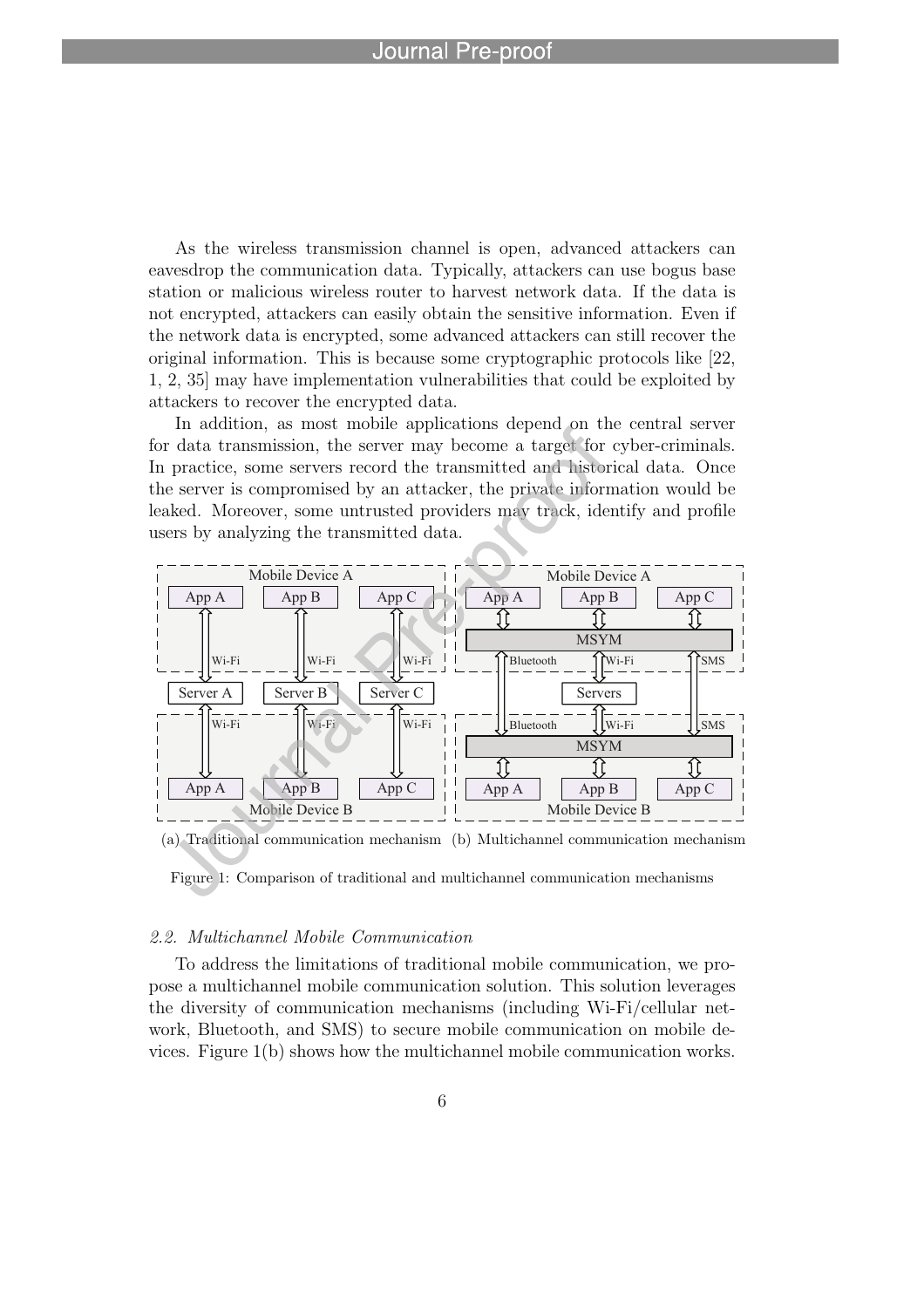First, it needs to intercept the communication data sent by a mobile program. Then, the intercepted data is split into different fragments, which are distributed into different channels randomly. Then the fragments are transferred via multiple transmission channels. When the target mobile device receives the data fragments from different channels, it needs to reassemble the fragments to recover the original communication data.

Compared with the traditional mobile communication, our multichannel solution raises the difficulty for advanced attackers to acquire the sensitive communication data. With the multichannel transmission scheme, eavesdropping attackers on one transmission channel can only obtain the partial communication data. As a result, attackers have to eavesdrop all the transmission channels in order to recover the original data.

Even if the attackers can fully control the central server, it is still difficult for them to recover the original communication data due to the split fragments. As the fragments are disordered, the attackers have no idea on how to reassemble and recover the original data. Further, as some data fragments are not transferred via the Wi-Fi (or cellular network), the attackers cannot obtain the whole communication data by only eavesdropping the server.

## 3. Related Work

In the literature, many solutions have been proposed to enhance the mobile communication security. Mobile Virtual private network (VPN) is an effective way to establish secure and reliable connection between two mobile devices [3, 12]. In general, the mobile VPN can encrypt the network packets based on IPsec [34], Secure Sockets Layer (SSL) [10], or Transport Layer Security (TLS) [29] protocols. Additionally, a SIP-based mobile VPN solution is proposed for real-time applications, which comprises of several protocols (e.g., SIP and cRTP) to provide secure VPN services [18, 31]. In contrast to these solutions, our MSYM can effectively protect the communication security without using a complex cryptographic protocol. It can also prevent the service providers from accessing the sensitive communication data.

Covert channel [15] is another effective way to transfer confidential information in untrusted mobile networks. It hides covert messages by exploiting an authorized overt communication as the carrier medium for stealth communication [41]. Many schemes [7, 5, 11, 17, 40] based on covert channel have been developed to secure the mobile communication. For example, Zhang et al. [42] propose a method that re-arranged packets over mobile networks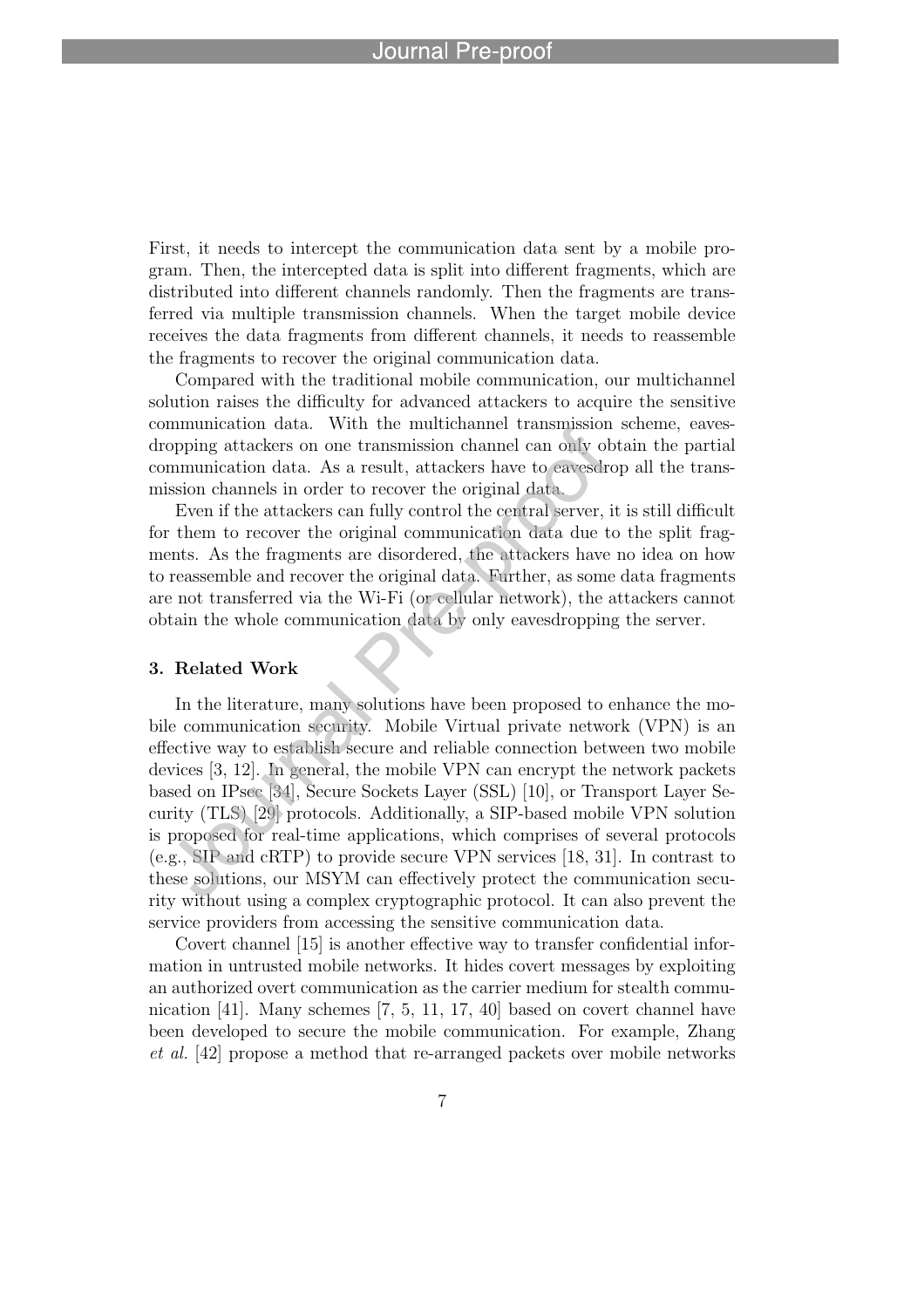to build covert channels. Moreover, Zhang et al. also present a packetreordering strategy for Voice over Long-Term Evolution (VoLTE) [43], which could improve the undetectability and robustness of communication by reordering voice and video packets. Tan et al. [4] present an end-to-end covert channel solution for mobile networks. This solution builds a covert channel based on VoLTE video stream via dropping out some specific packets. Different from these covert channel solutions, our MSYM protects the communication security by exploiting the multiple transmission channels without the need of modifying the Android system.

Recently, the Android VpnService interface has been used for different research purposes. Some researchers leverage it to detect the network delay [38] and the traffic differentiation [19] in mobile networks. For example, Mop-Eye [38] employs the VpnService to measure the network round-trip delay of each app of Android system. Baidu's TrafficGuard [16] optimizes the network traffic by using the VPN to connect a remote server. Some researchers (e.g., [30, 27, 28]) focus on using the VpnService to detect any privacy leakage. PrivacyGuard [32] utilizes the VpnService interface to intercept the network traffic and then analyzes whether there is sensitive data. Haystack [27] leverages the VpnService mechanism to measure real-world mobile network traffic. AntMonitor [30] takes advantage of the VpnService interface for efficient passive on-device mobile network monitoring. UpDroid [33] exploits the VpnService to detect the sensitive networking behavior of Android applications. Different from these VPN applications, to the best of our knowledge, our MSYM is the first system that leverages the VpnService mechanism for multichannel communication on Android devices.

Some methods use the client-server VPN model, which transmits network data to a remote server for data processing or logging. Meddle [26] is a representative work to adopt this model for interposing all Internet traffic on a mobile device. Recon [28] extends this work to identify privacy leakage via mobile network. Since both of them adopt the client-server VPN model, all network packets need to be sent to the remote server. This model may result in the additional network delay and data leakage during transmission. MSYM adopts the local VPN model, which processes network data on the local device by maintaining a local TCP/IP stack.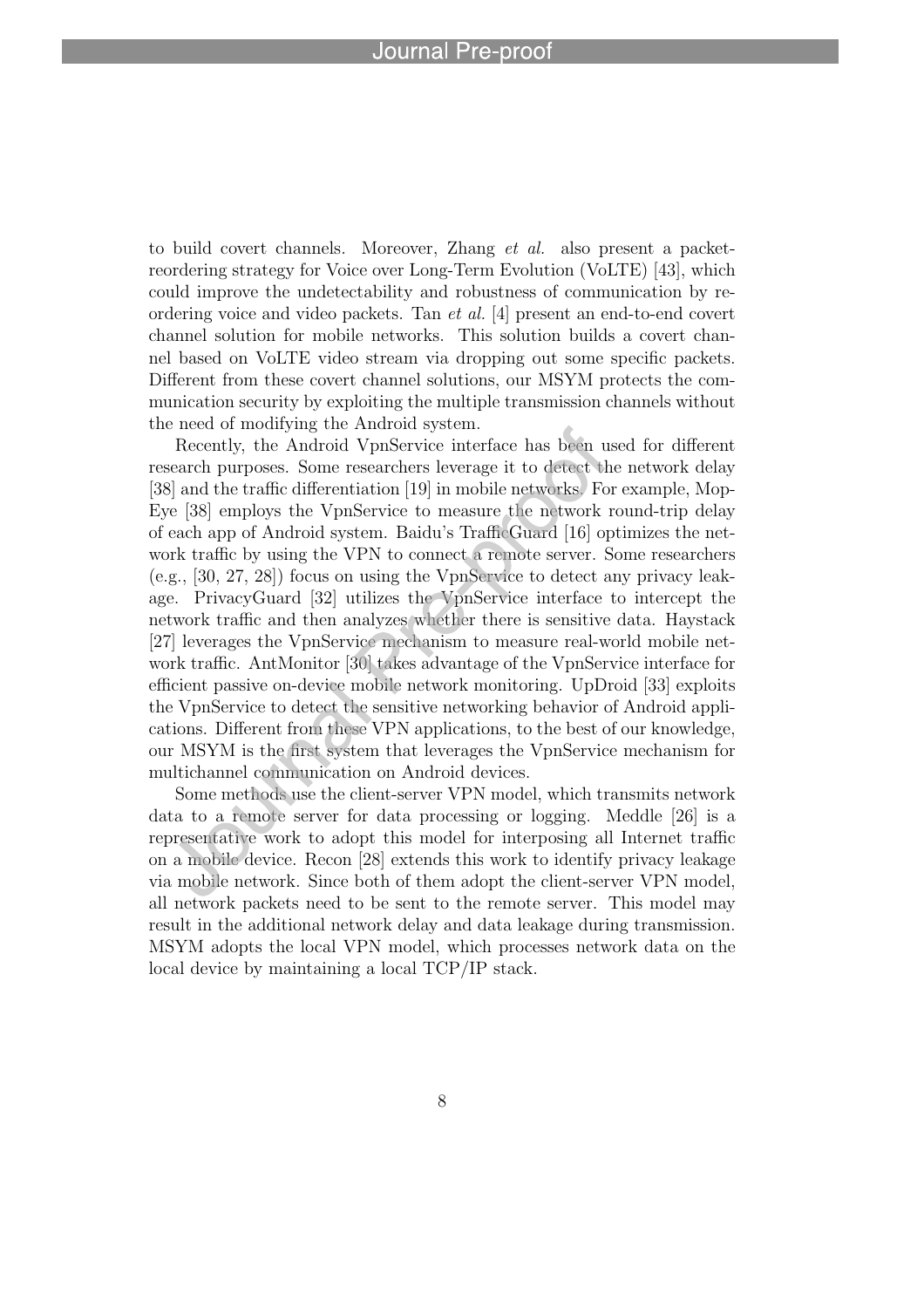# 4. Design

# 4.1. Overview

Based on the multichannel communication mechanism, the general architecture of our system is shown in Figure 2. There are three modules in MSYM: data interception, data processing, and data transmission. On the message sender, the data interception module utilizes the VpnService interface to intercept the outgoing data sent by IM applications. After getting the outgoing data, the data processing module splits the data into several fragments. To improve the data security, these data fragments have to be disordered and encrypted. Then, the data transmission module transfers these fragments via three data transmission channels, including Wi-Fi/cellular network, Bluetooth, and SMS. On the message receiver, the data transmission module receives the data fragments from all the channels. The data processing module then has to decrypt & reorder these fragments and reassemble the original data. Finally, the target application can receive the data, after the data interception module injects the reassembled data to the VpnService interface.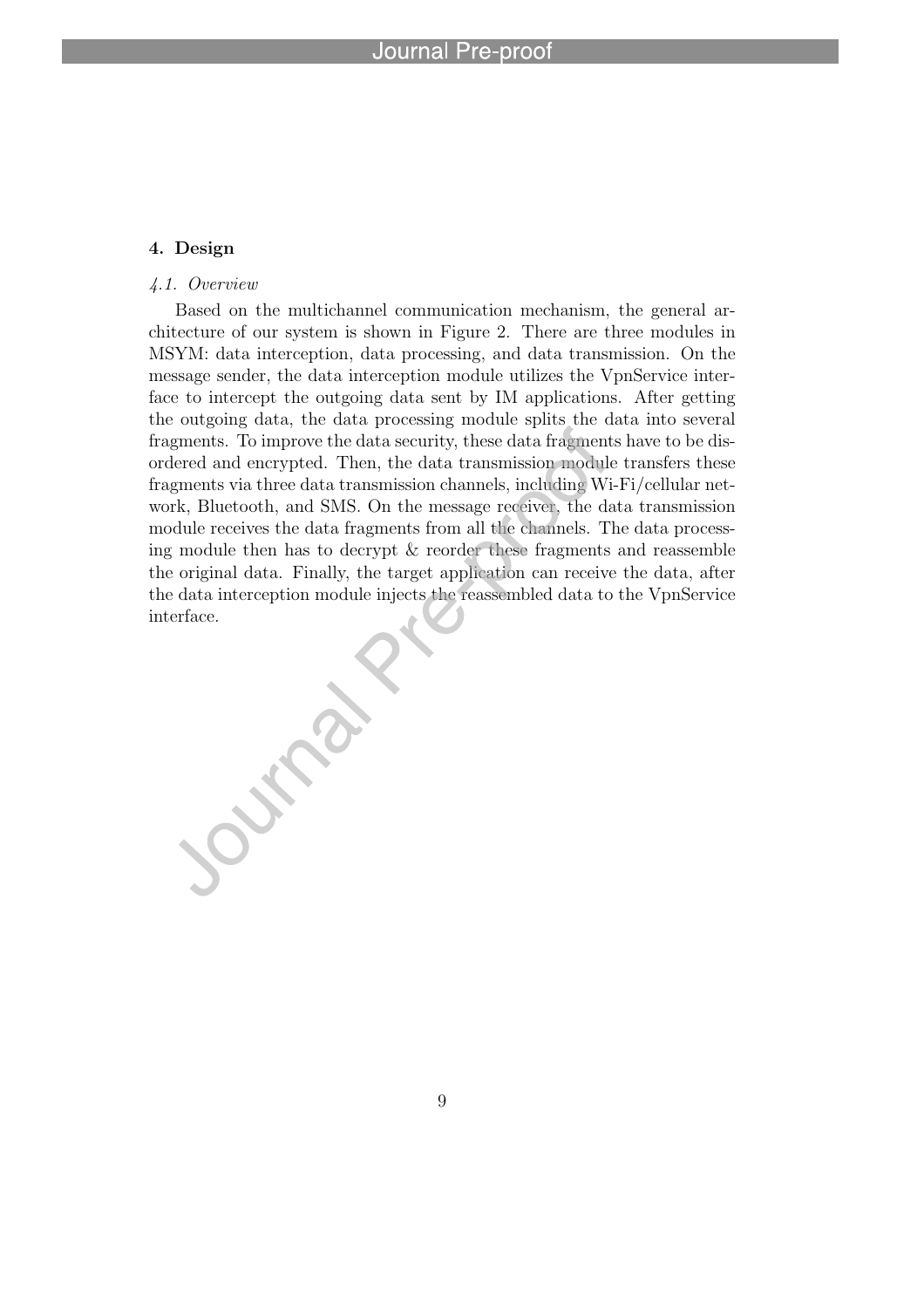# **Journal Pre-proof**

l





**Survey** 

10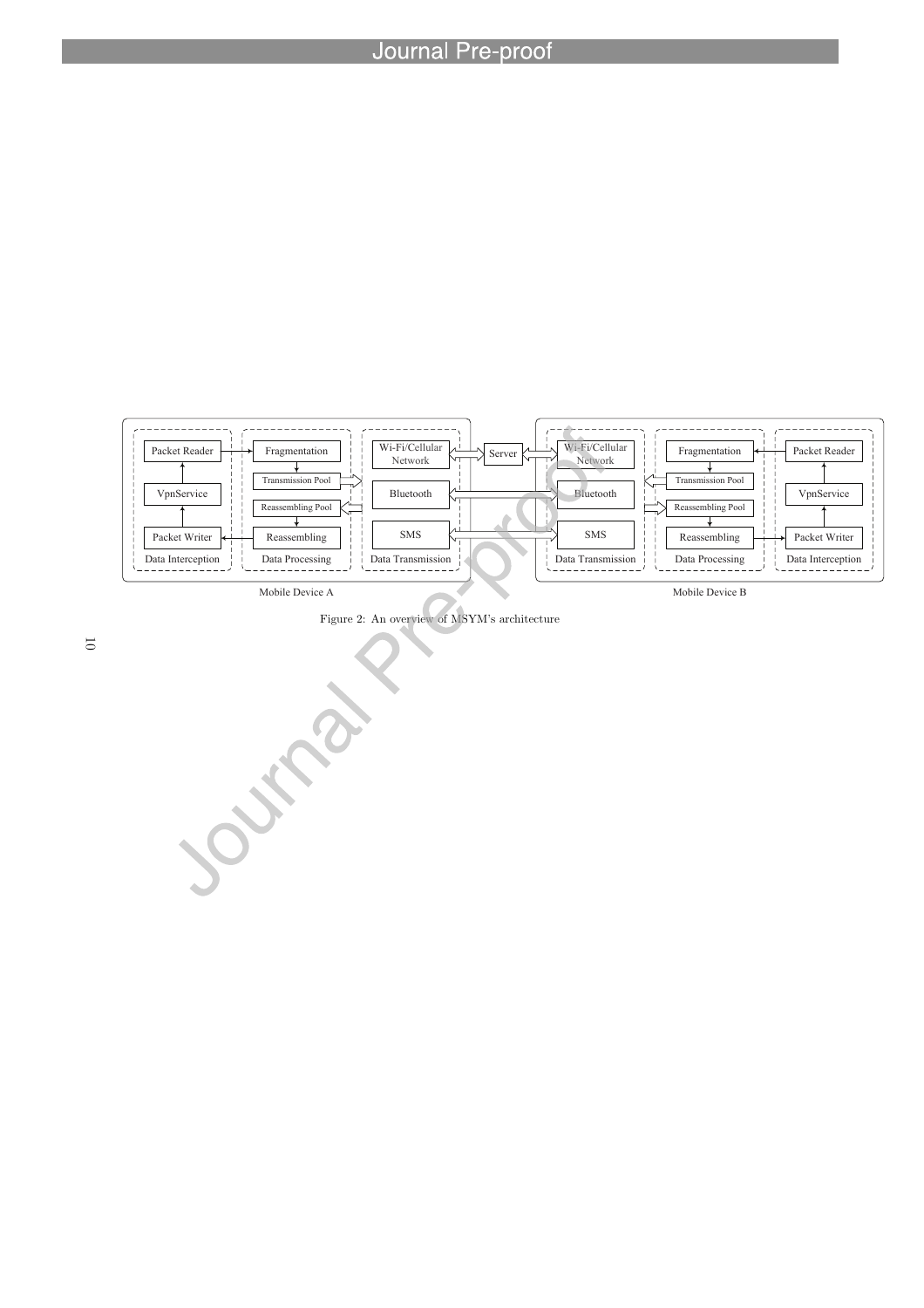The basic workflow of our multichannel communication mechanism can be summarized as follows:

- 1) The data interception module traps IP packets sent by a sender program on the mobile device. Then, it reads and parses these packets to extract their payloads.
- 2) The data processing module splits each payload into different data fragments. To prevent these fragments from being reassembled by an attacker, this module disorders and encrypts them. Afterwards, it puts these fragments into the data transmission pool.
- 3) The data transmission module starts transferring data by distributing the fragments from the data transmission pool to the transmission channels in a random manner. There are three transmission channels at this module: Wi-Fi/cellular network, Bluetooth and SMS.
- 4) When the target device receives the communication data through the data transmission channels, the data can be stored in the data reassembling pool.
- 5) The data processing module can decrypt and reorder the data from the data reassembling pool to recover the original data.
- 6) The data interception module can reconstruct an IP packet based on the reassembled data and then inject it into the receiver program.

# 4.2. Data Interception

Before transferring the data via multiple transmission channels, we have to firstly intercept the network data sent by the target communication program running on the Android device. For this purpose, one potential solution is to modify the target program. However, it may not be compatible with the code signing mechanism, and may make more engineering efforts for modifying the code. Instead, in this work, we use the VpnService interface to intercept the network data, without the need of root privilege and application rewriting.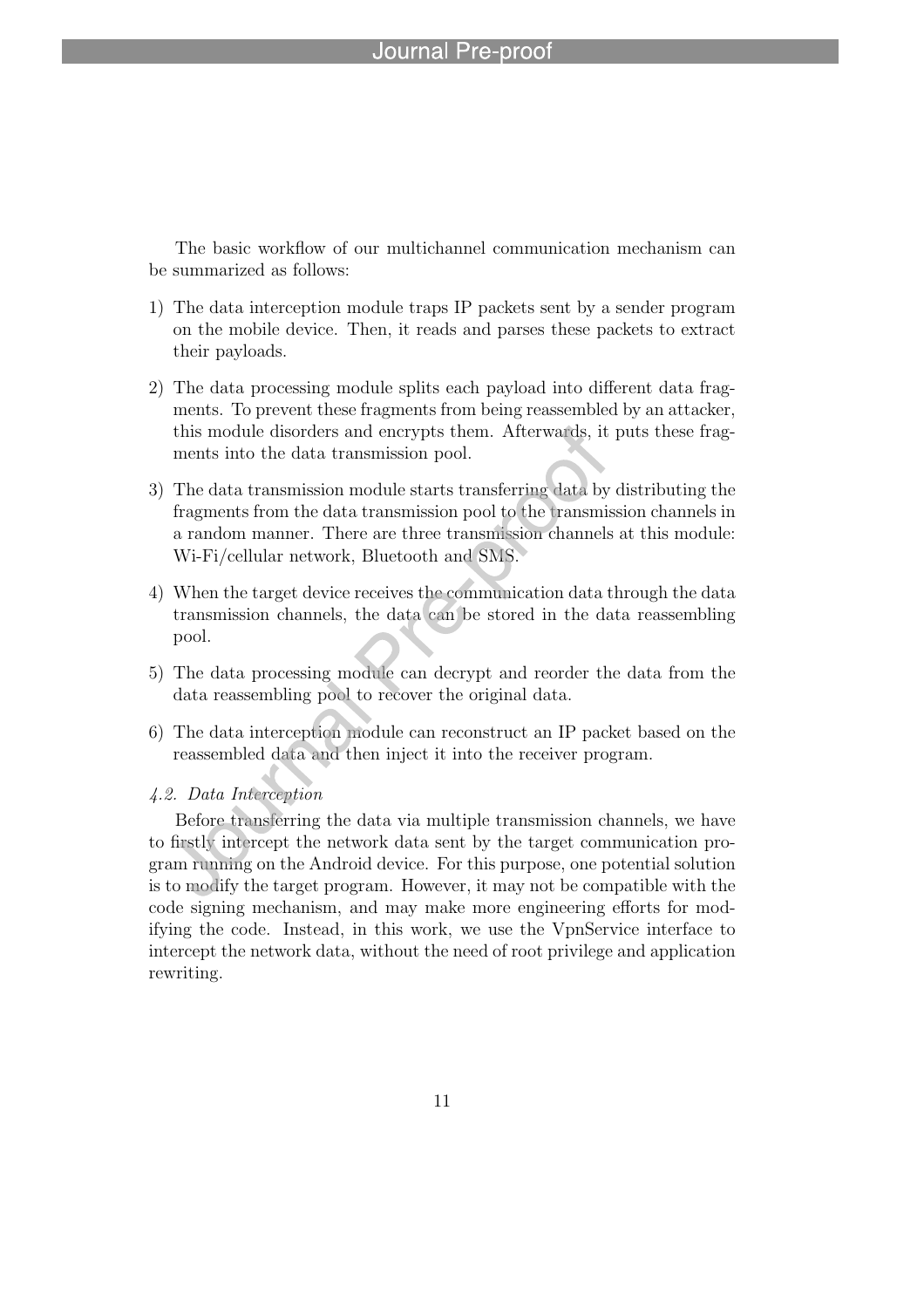# 4.2.1. VpnService

Android VpnService interfaces exploit the TUN virtual network device to intercept the network data. When the VpnService is enabled, Android system can create a virtual network interface (VNI). After configuring the addresses and routing rules, all outgoing network packets can be forwarded to this VNI device. To facilitate accessing this device, Android system provides a file descriptor for the target application. There are two major operations to handle the descriptor: read and write. The former operation retrieves outgoing packets routed to the VNI device, while the latter operation writes incoming packets to the descriptor such that these packets can arrive at target applications through the VNI. Accordingly, there are two components in the data interception module: Packet Reader and Packet Writer.

#### 4.2.2. Packet Reader

The packet reader reads and parses outgoing network packets from the VNI device. As the VNI runs on the Internet Protocol (IP) layer, the packets should always start with IP headers. Intuitively, an IP datagram can be used for the TCP/UDP connection, in this work, we mainly focus on the TCP connection, because it is more popular and complicated in practice.

Figure 3 shows the process of reading and parsing an IP packet. To improve the network performance, the packet reader can create two threads: reader thread and parser thread. The reader thread gets the IP packets from VNI. Instead of analyzing the packets instantly, it puts the packets into the FIFO ring buffer. Then the parser thread analyzes the packets and dispatches them for future processing. Thanks to the wait-free property of the ring buffer, the reader and parser thread can perform their tasks concurrently.



Figure 3: The process of packet reader

In general, a network packet can be divided into three parts: IP header, TCP header, and TCP payload. After extracting the TCP payload from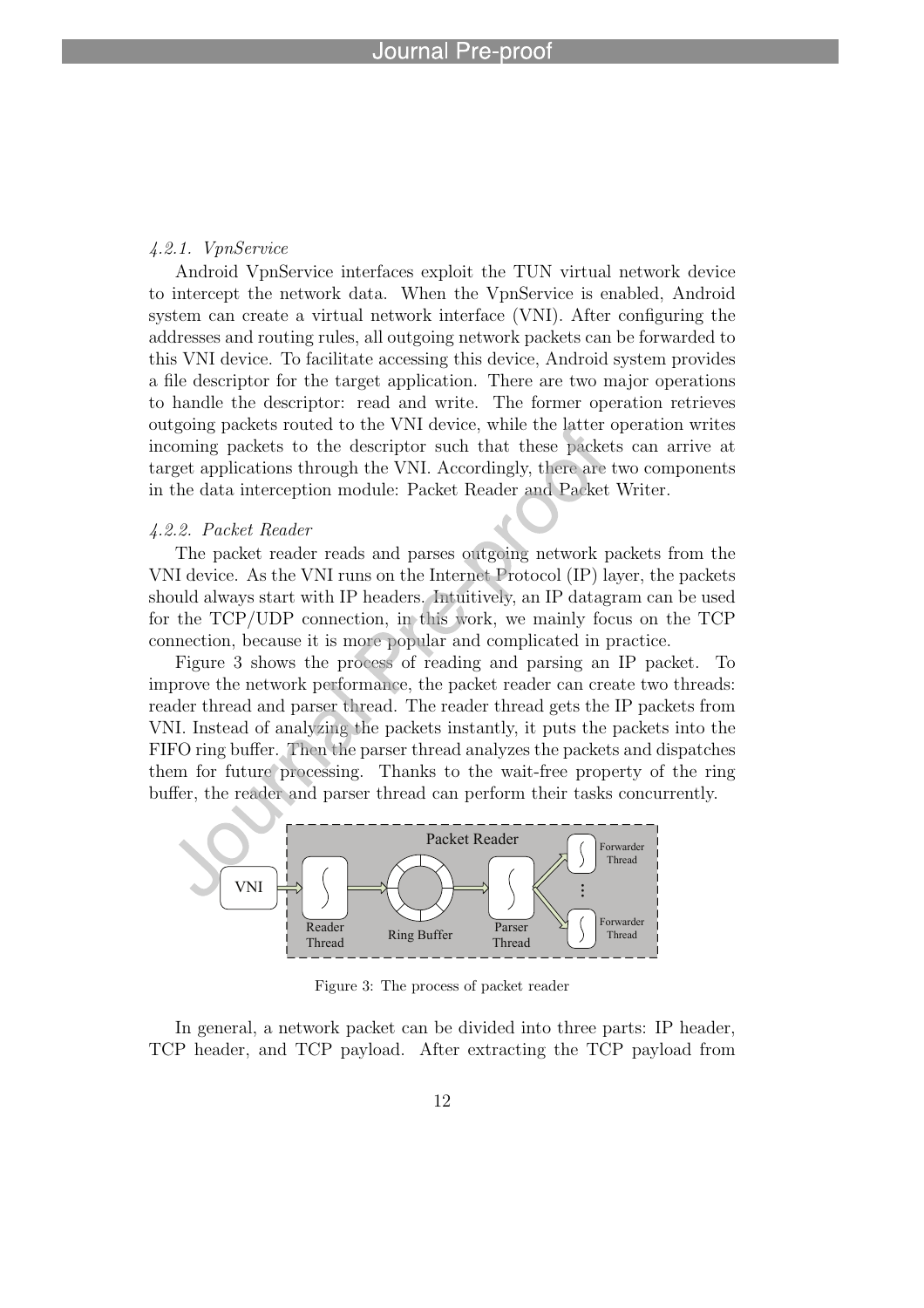a packet, the parser thread has to pass it to the data processing module. To this end, the parser thread dynamically creates a forwarder thread for each TCP connection. In this case, a packet from the same TCP connection can be dispatched to its corresponding forwarder thread, aiming to maintain TCP states and data processing.

# 4.2.3. Packet Writer

The packet writer is responsible for reconstructing IP datagrams and injecting them into the VNI, so that the communication application can receive the network data. As shown in Figure 4, the packet writer includes multiple forwarder threads, multiple reconstruction threads, and a writer thread. The forwarder threads are used for receiving data from the data transmission module. As the data transmission module uses regular TCP socket for data transmission, the forwarder threads can receive the TCP payloads only. However, the writer thread has to inject the raw IP datagrams (not payload) into the VNI. In the end, the reconstruction threads are created. For each TCP connection, the reconstruction thread has to construct the corresponding IP datagrams based on the TCP connection states maintained in the forwarder thread.



To generate a valid IP datagram, the reconstruction thread has to reconstruct the valid IP and TCP headers for each TCP payload. After generating the IP datagrams, the writer thread can perform the network data injection for the target receiver program. To ensure the reconstruction threads and writer thread working in parallel, we use the Lock-free multi-producer singleconsumer (MPSC) ring buffer, which utilizes the read-modify-write atomic operations for data synchronization.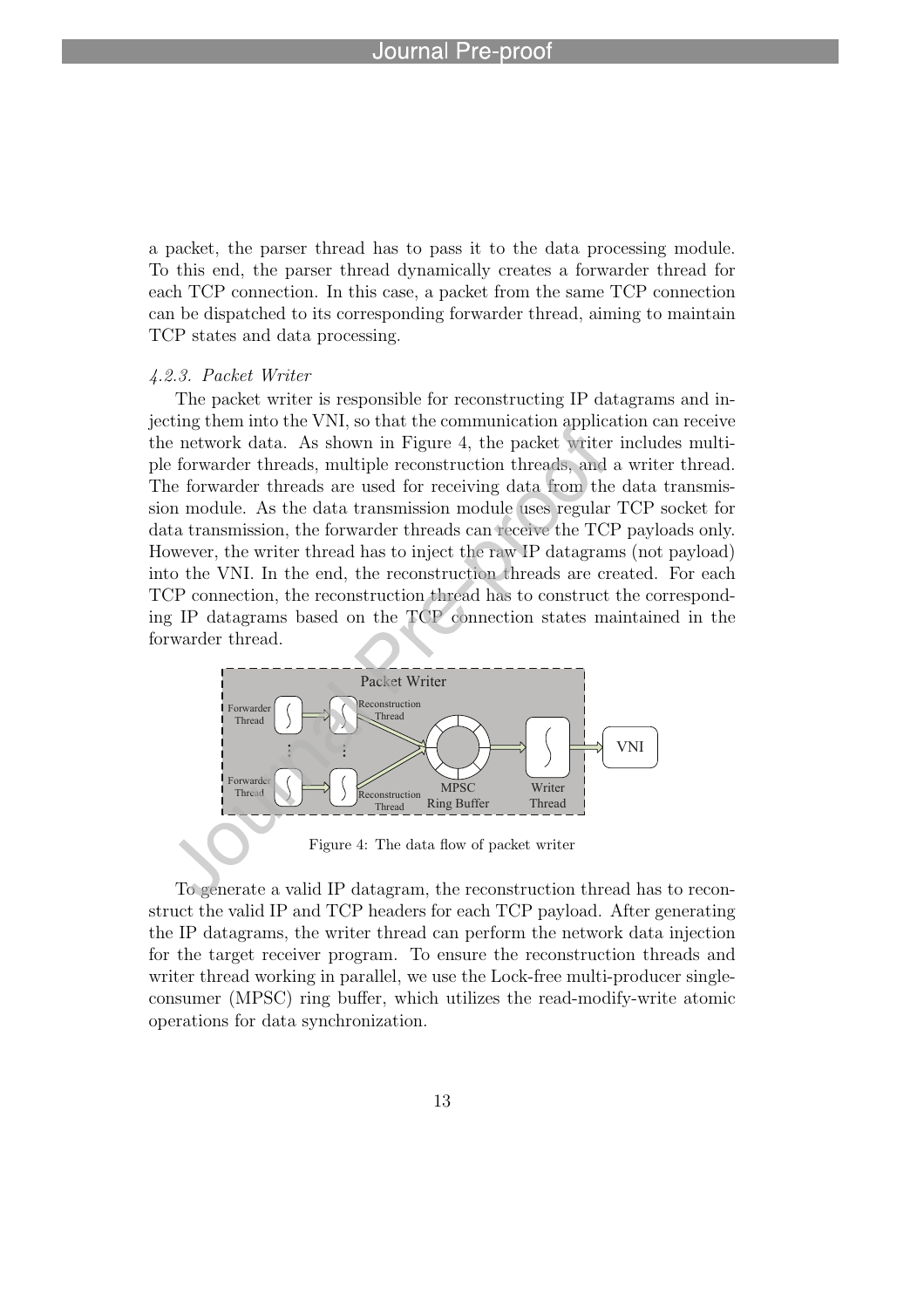# 4.3. Data Processing

l

The main task of the data processing module is to split the outgoing TCP payload and resemble the incoming data. Figure 5 shows the basic workflow of this task. For the outgoing IP packets, the forwarder thread splits their TCP payloads into various data fragments and then forwards them into the data transmission pool with random order. To facilitate the data reassembling, a data header is added for each data fragment. The data transmission module can forward the incoming data into the data reassembling pool. Then, the reconstruction thread will reassemble the data into raw TCP payloads.



Figure 5: The work flow of data processing

#### 4.3.1. Data Fragmentation

The data fragmentation procedure aims to generate encrypted and irregular data fragments. To this end, there are three phases in this procedure: data splitting, header encryption, and data disorder. The forwarder thread first splits the TCP payload into several fragments. To reassemble these fragments on the target device, each fragment is marked with a two-byte header (as shown in Figure  $6(a)$ ). This header identifies the length and ID of a fragment, so that the data reassembling procedure knows the original location of this fragment. To enhance the security of data transmission, the forwarder thread encrypts each fragment header, and gathers these fragments into the data transmission pool in a random order. In this case, even if attackers can obtain all the fragments, they do not know the original position of each fragment. This can greatly increase the cracking difficulty for even advanced attackers.

Algorithm 1 shows the procedure of data fragmentation. Before splitting a TCP payload, we should first know how many data fragments that the payload needs to be split (Line 2). For each intended fragment, we identify the fragment length (Line 6) and then encrypt the length flag (Line 7). We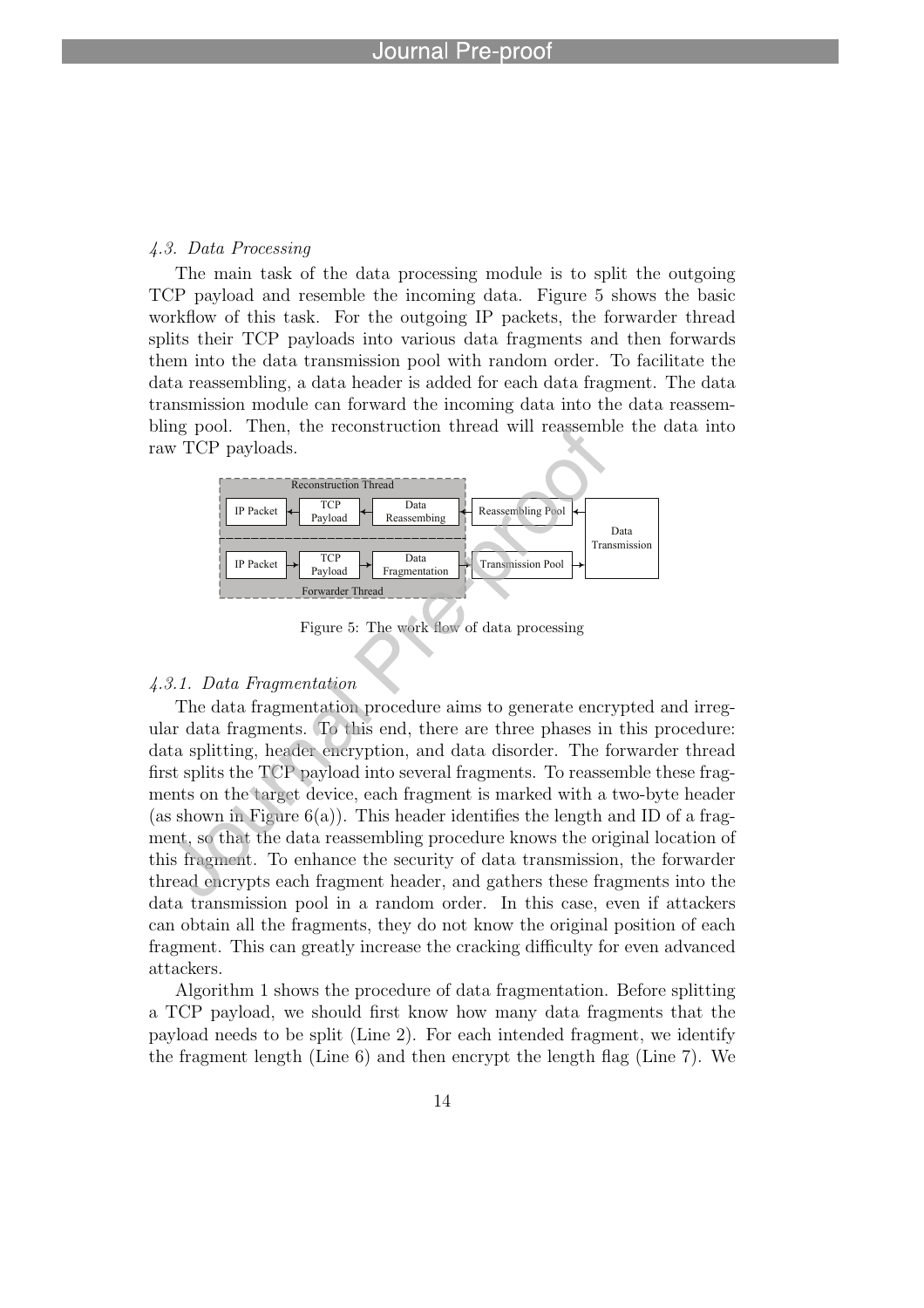also input this encrypted length to the associated fragments array entry. Each fragments array entry stores a data fragment. Similarly, we encrypt the fragment ID that records the original location of this fragment. Then, we input it to the fragments array entry as well (Line 8). After that, we input the corresponding part of the payload to the fragments array entry (Line 9). When all the fragments are fully prepared, we generate a random sequence (Line 12) by using the Fisher-Yates shuffle algorithm [36]. According to the generation sequence, we input all the data fragments to the result array (Line 14-15).

# Algorithm 1 Data Fragmentation

Input: A TCP payload: payload.

**Output:** An array of unordered data fragments: result.

- 1: function FRAGMENTATION( $payload$ )
- 2:  $n \leftarrow getFragmentNumber(payload);$ <br>3:  $fragments \rvert \leftarrow an empty two-dimensional;$

- $fragments$ []  $\leftarrow$  an empty two-dimensional array;  $\triangleright$  The fragments[] array is used to store the data fragments
- 4:  $start \leftarrow 0;$  Start is the index of the fragment 5: for each  $id \in [1, n]$  do
- 
- 6: len ← getFragmentLength(start, id, n, payload);<br>7: fragments[id][0] ← encrupt(len):  $\triangleright$  Encrypt the  $fragments[id][0] \leftarrow encrypt(len); \triangleright \text{Encryption}$  the fragment length

```
and put it into the fragments
```
- 8: fragments[id][1]  $\leftarrow \text{encrypt}(id); \triangleright \text{Encryption}$ id and put it into the *fragments*
- 9: fragments[id][2 : 2 + len]  $\leftarrow$  payload[start : start + len];  $\triangleright$  Put the corresponding part of the payload into the fragments[]
- 10:  $start \leftarrow start + len;$
- 11: end for
- 12:  $ran[\n\leftarrow randomSequence(1, n);\n\quad\n\in General$ the range of 1 and  $n$
- 
- 13:  $result[] \leftarrow \text{an empty array};$ <br>14: **for** each  $i \in [1, n]$  **do**
- 14: **for** each  $i \in [1, n]$  **do**<br>15: **result**[i]  $\leftarrow$  **fraan**  $result[i] \leftarrow fragments[ran[i]]; \qquad \qquad \triangleright$  Put the data fragment numbered  $ran[i]$  into the result

```
16: end for
```
- 17: return result;
- 18: end function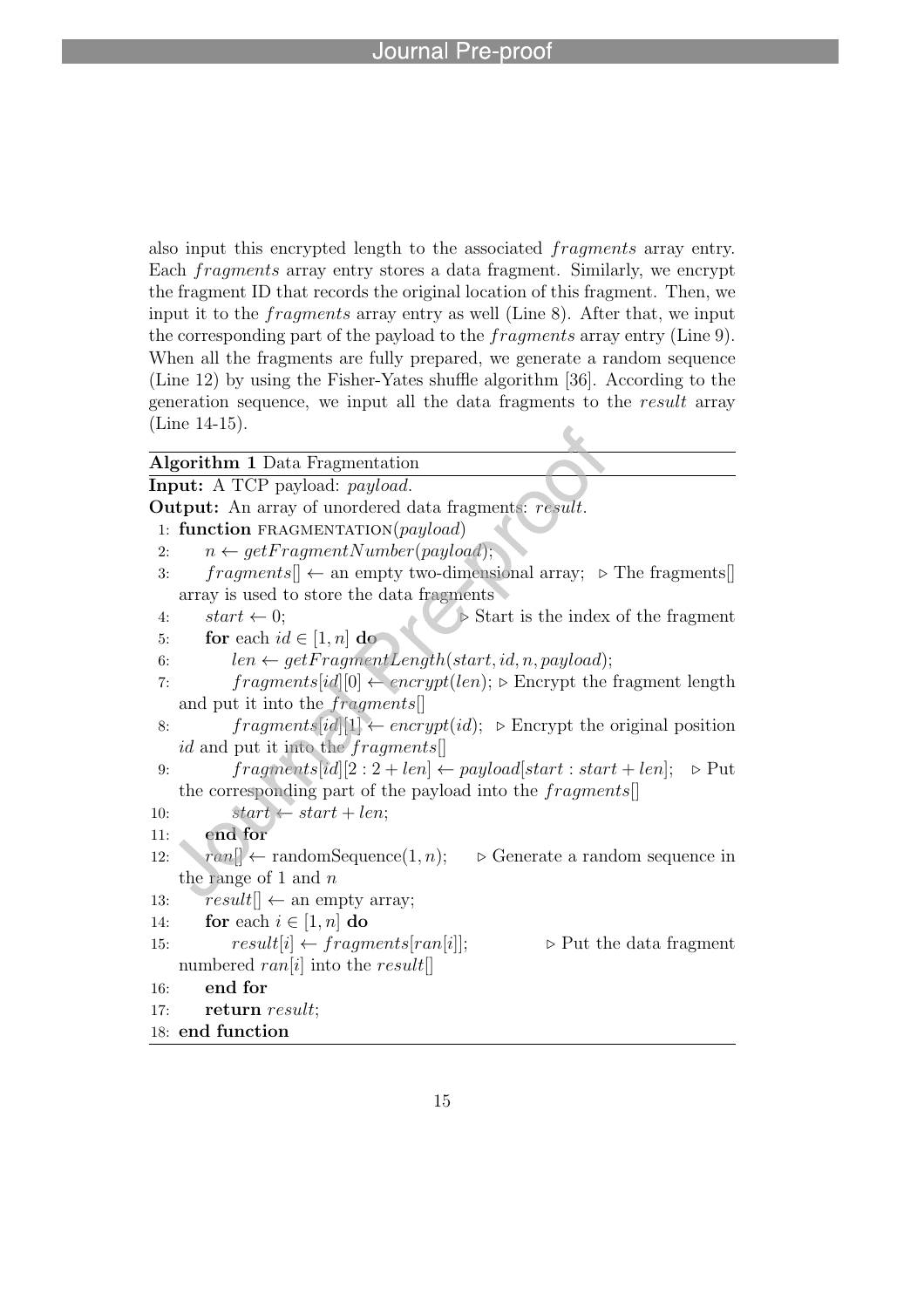

Figure 6: The data format for data processing and transmission

A Motivating Example. Figure 7 shows a simple example to illustrate the workflow of data fragmentation. Firstly, the raw data from the packet reader is split into 16 fragments numbered sequentially from 1 to 16. Each fragment adds an encrypted header to identify its length and original position. Secondly, a random sequence is generated between 1 and 16, such as  $\{5,$ 13, 3, 8, ..., 15}. According to the order of the generated sequence, we input these fragments to the data transmission pool. Thus, these data fragments stored in the data transmission pool could be numbered as {5, 13, 3, 8, ..., 15}. In the end, these fragments have to be distributed to the remote mobile device via aforementioned three data transmission channels.



Figure 7: An example of data fragmentation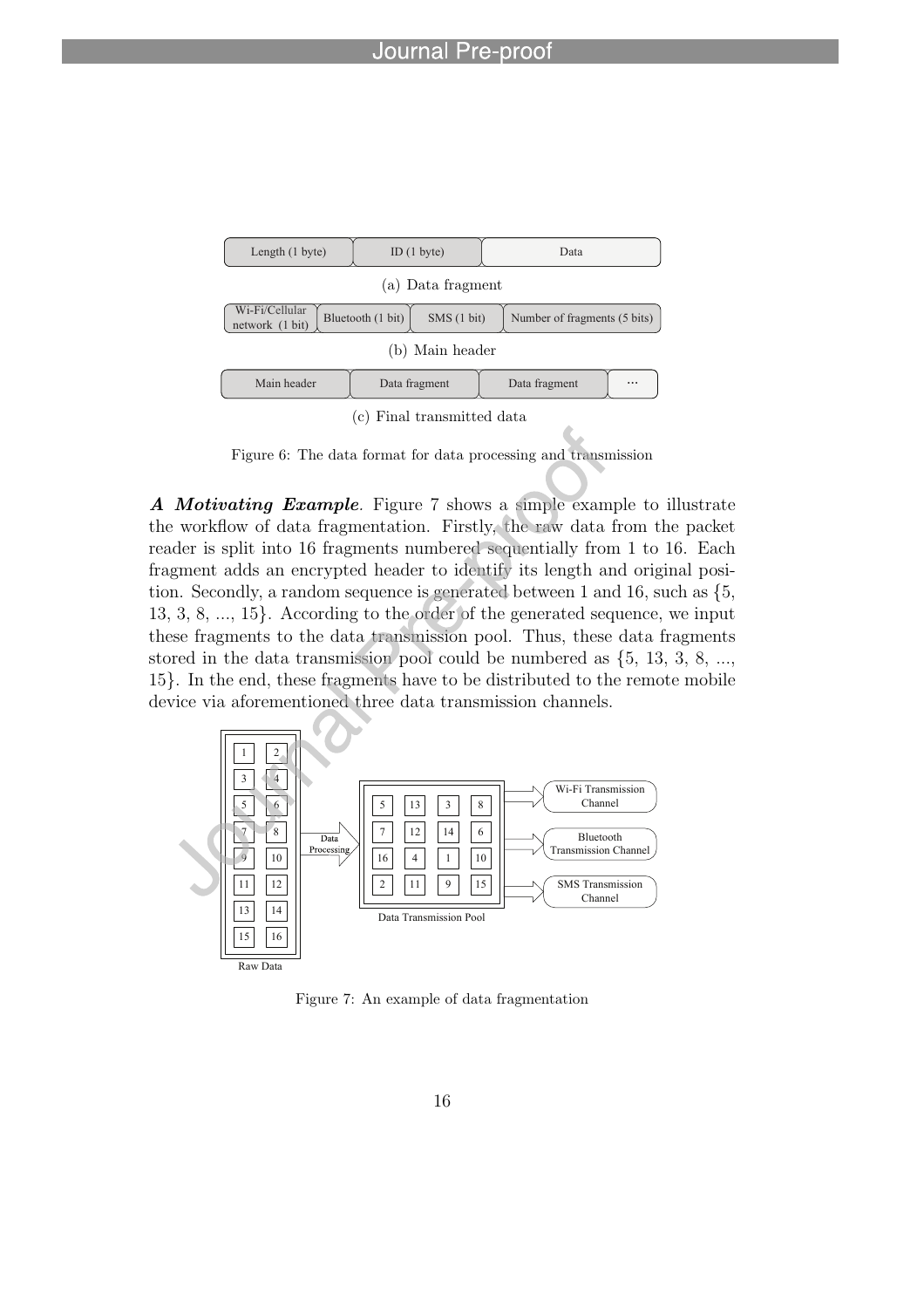# 4.3.2. Data Pool

After receiving a data fragment, a straightforward method is to deliver it to the data transmission module immediately. However, this may introduce considerable performance cost for real-time transmission when there are a large number of fragments. To address this problem, we apply a data transmission pool to cache outgoing data fragments for later transmission. Similarly, we use a data reassembling pool to store the incoming data for later reassembling. Thanks to the data structures, the forwarder thread and reconstruction thread can process subsequent data without waiting for the current data being sent or reassembled.

In the data transmission module  $(\S4.4)$ , there are three sender threads retrieving data from the data transmission pool and three receiver threads inputting data to the data reassembling pool. To avoid the thread collision problems caused by several threads accessing a data pool simultaneously, we take advantage of the thread-safe blocking queue, which supports multithread access based on internal locks. In particular, it blocks threads retrieving an element when it is empty, and blocks threads storing an element when the space is full.

# 4.3.3. Data Reassembling

Due to the data fragmentation, the incoming data received from the multiple transmission channels is encrypted and disordered. By considering the transmission performance, we combine the data fragments in the data transmission module (§4.4). For data reassembling, each incoming data contains a main header and several data fragments, as shown in Figure 6(c). To ensure the communication application can get the raw data, the incoming data should be reassembled into the raw TCP payload.

Algorithm 2 shows the procedure of data reassembling. Compared with the data fragmentation procedure, there are two opposite operations in the data reassembling procedure: header decryption, and data reordering. After the reconstruction thread retrieves the data from the data reassembling pool, it has to first decrypt the first byte of the incoming data aiming to get the main header (Line 2). Based on this main header, we can know the number of data fragments (Line 3). For each fragment, we decrypt the first two bytes of the fragment to recover its length (Line 7) and the original position id (Line 8). Then, we extract the raw data of this fragment and store it into the associated fragments array entry (Line 9). After recovering all the data fragments, we reorder them in a sequence to recover the original payload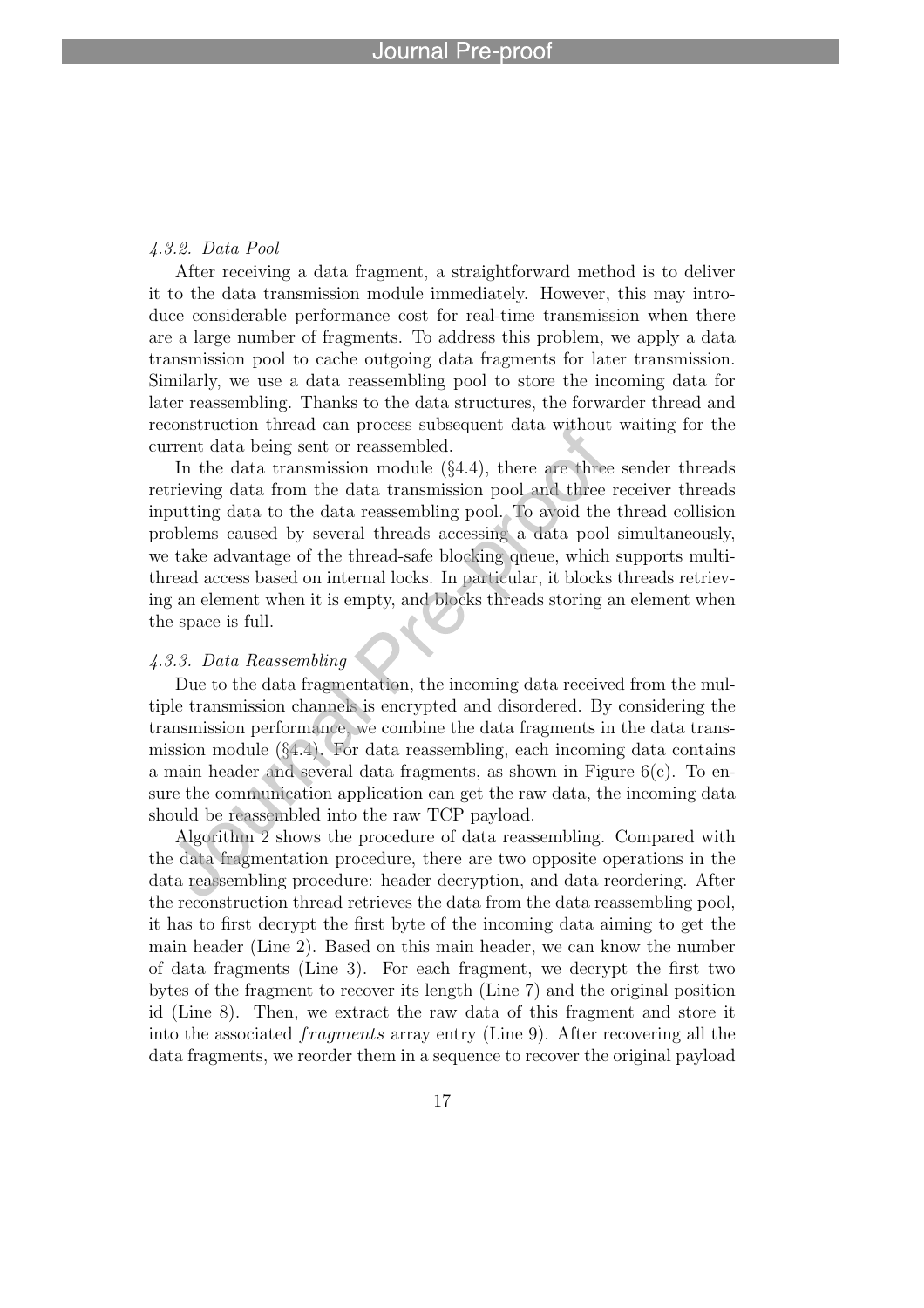(Line 12). Finally, the reconstruction thread utilizes the reassembled payload to construct the IP datagram.

| <b>Algorithm 2</b> Data Reassembling                                                              |
|---------------------------------------------------------------------------------------------------|
| <b>Input:</b> The incoming data: <i>data</i> .                                                    |
| <b>Output:</b> The reassembled data: result.                                                      |
| 1: function REASSEMBLINGDATA $(data)$                                                             |
| $mainHeader \leftarrow decrypt(data[0]);$<br>$\triangleright$ Decrypt the first byte of the<br>2: |
| incoming data to get the main header                                                              |
| $n \leftarrow getFragmentNumber(mainHeader);$<br>3:                                               |
| $fragments$ $\rightarrow$ an empty array; $\rightarrow$ The fragments array is used to<br>4:      |
| store the data fragments                                                                          |
| $index \leftarrow 1;$<br>5:                                                                       |
| for each $i \in [1, n]$ do<br>6:                                                                  |
| $len \leftarrow decrypt(data[index + +))$ ; $\triangleright$ Get the data fragment length<br>7:   |
| $id \leftarrow decrypt(data[index + +))$ ; $\triangleright$ Get the original position id of<br>8: |
| the data fragment                                                                                 |
| $fragments [id] \leftarrow data [index : index + len]; \geq$ Put the raw data<br>9:               |
| fo the fragment into its original position of the <i>fragments</i>                                |
| $index \leftarrow index + len; \geq \text{Get}$ the index of the next data fragment<br>10:        |
| end for<br>11:                                                                                    |
| $result[] \leftarrow fragments[1]: fragments[2]::fragments[n];$<br>12:                            |
| Combine the data fragments into the result $\parallel$ in sequence                                |
| return result;<br>13:                                                                             |
| 14: end function                                                                                  |
|                                                                                                   |

# 4.4. Data Transmission

In the data transmission module, there are three different channels, including Wi-Fi/cellular network, Bluetooth, and SMS. For each channel, the corresponding communication instance should be launched to communicate with the remote device. There are two threads for each communication instance: sender thread and receiver thread. The former is responsible for sending the outgoing data to the remote mobile device. The main task of the receiver thread is to retrieve the incoming data sent to the instance. In practice, one of the transmission channels may not work well due to various reasons, e.g., poor wireless signal. Therefore, we design a channel switch and recovery solution to improve the reliability of our multichannel mechanism.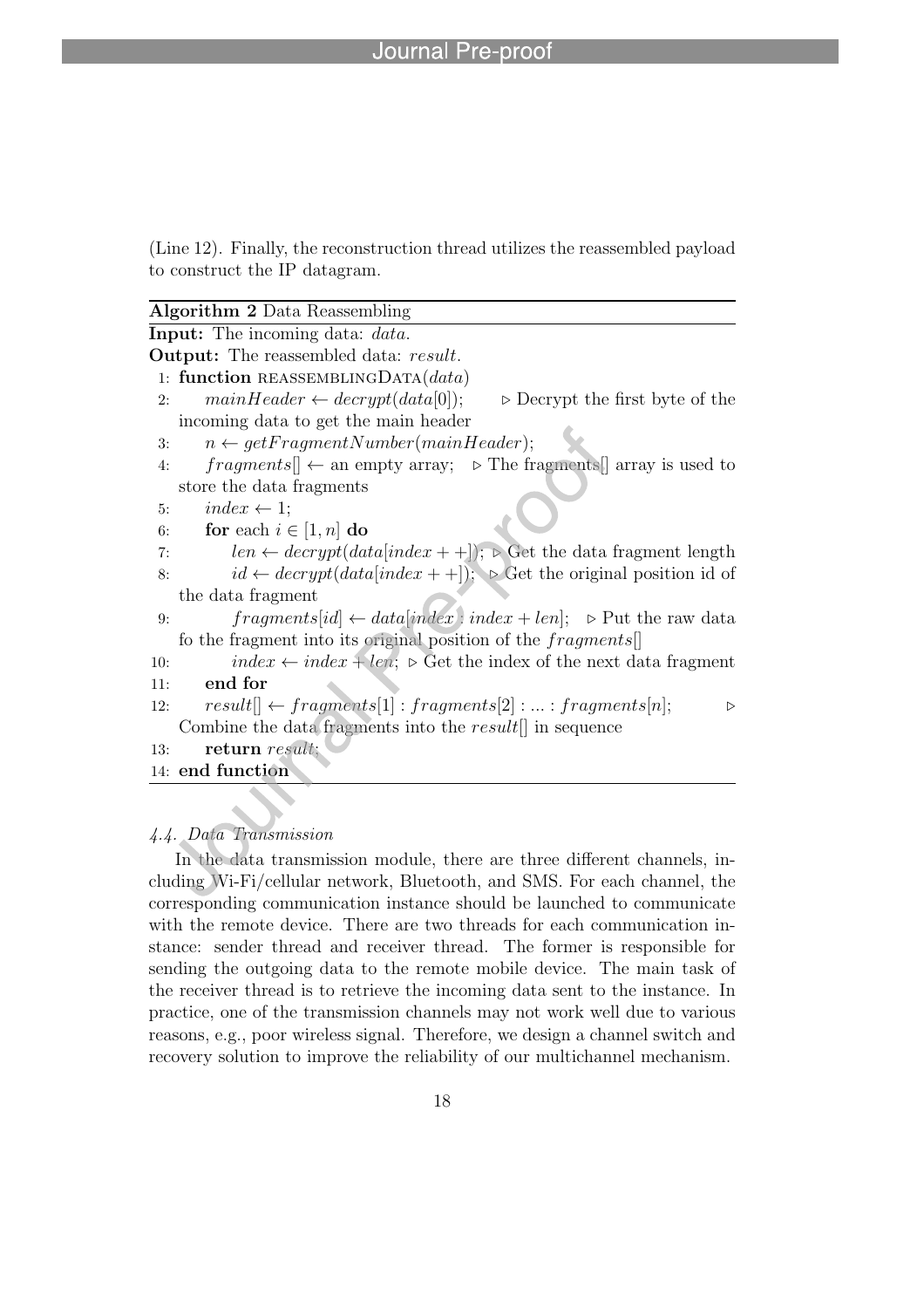To reduce the transmission overhead, we combine the data fragments that can be transferred by the same transmission channel into a whole piece of data. In such way, the fragments from the same TCP payload can be transmitted for only once. Figure 6 shows the format of transmission data, which consists of a main header and several data fragments. The main header (as shown in Figure 6(b)) includes the transmission channel information and the number of data fragments.

# 4.4.1. Communication Instance

l

As each channel has its own data transmission method, there are three different communication instances for the three channels. Each communication instance is initialized by the forwarder thread corresponding to the TCP connection. In addition, the forwarder thread initializes a sender thread and a receiver thread for each channel to send and receive data, respectively.

Once data fragments are forwarded into the data transmission pool, the three sender threads can retrieve them randomly due to the randomness of the thread schedule. To improve the transmission performance, we assign different time slices to these sender threads based on their transmission speeds. In other words, the channel with higher speed could get more data. Then each sender thread combines the data fragments into a whole piece of data and adds a main header to the combined data. Later, the sender thread forwards the data to the communication instance on the remote device. While the receiver thread retrieves the incoming data sent to the communication instance and inputs the data to the data reassembling pool for processing.

# 4.4.2. Channel Switch and Recovery

In some scenarios, the transmission channel may not work well due to the poor wireless signal. To address this problem, we propose a channel switch and recovery solution. When the quality of service (QoS) of the data transmission channel becomes poor, our system can activate the channel switch to abandon the low-speed channel. Instead, when the QoS of the channel becomes good, the abandoned channel can be recovered. To measure the QoS of data transmission, we use the received signal strength indication (RSSI) and the round-trip time (RTT) as the indicators. When both indicators become worse, our system starts switching the channel to another one.

Figure 8 shows an example of the channel switch. Initially, the mobile device uses three channels for data transmission. For each channel, there is a corresponding transmission queue that can be used for retrieving data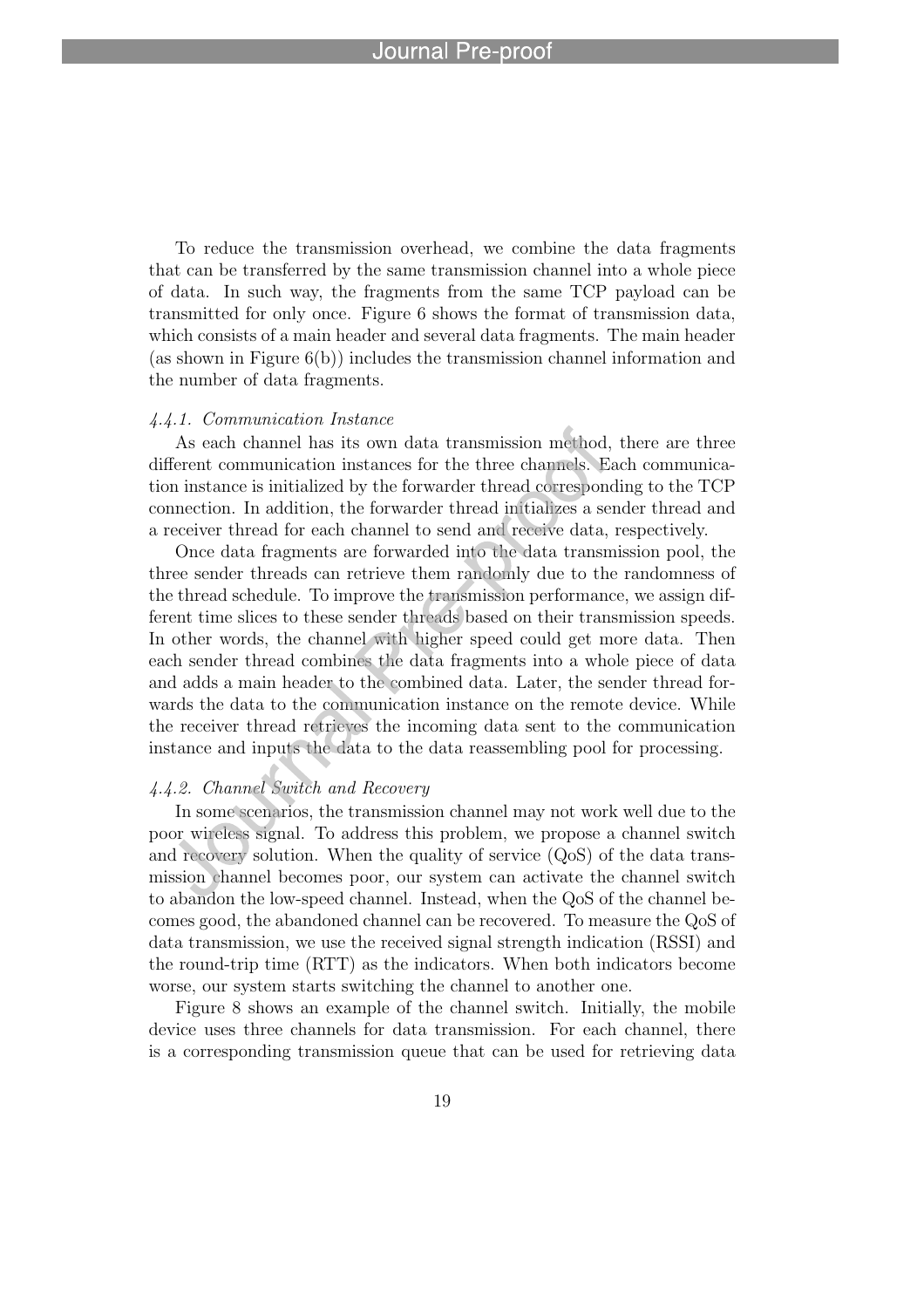

Figure 8: An example of channel switch

fragments from the data transmission pool. Specifically, there are 6 data fragments numbered from 1 to 6 in this transmission pool. Each sender thread associated with a transmission channel can obtain fragments from this pool and deliver them to the associated transmission queue. In the beginning, the Wi-Fi transmission queue will retrieve the fragments 5 and 3. When the Wi-Fi transmission channel encounters a transmission problem or the QoS of this channel becomes poor, the data transmission module will throw an exception. To deal with this exception, our method activates the transmission channel switch. In this case, the data transmission module will migrate the data fragments 5 and 3 from the Wi-Fi transmission queue to the Bluetooth transmission queue. In order to avoid the receiver application selecting the poor channel, the data transmission module will notify our MSYM to make a channel switch. In addition, the data transmission module will suspend the corresponding sender and receiver threads that are used for Wi-Fi transmission.

Figure 9 illustrates an example of channel recovery. Suppose there is a problem in the Wi-Fi transmission channel. When the problem is fixed, the transmission module can resume the sender and receiver threads of this channel. Then it can import the data fragments 5 and 3 from the Bluetooth transmission queue to the Wi-Fi transmission queue. Further, the data trans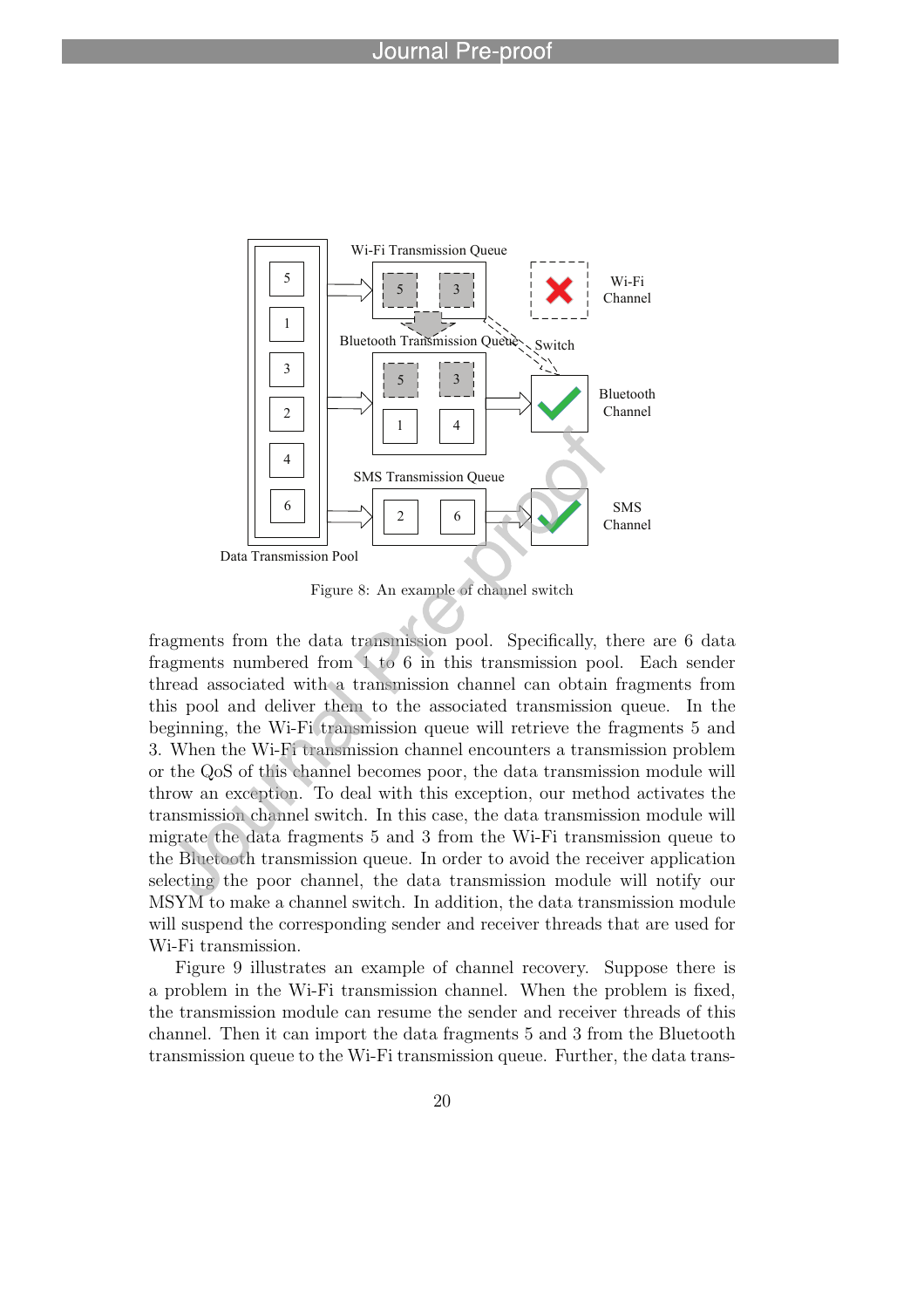mission module can notify the MSYM to reuse this channel to send or receive data.



Figure 9: An example of channel recovery

# 4.5. Multichannel Communication Deployment

l

In this part, we describe how to adapt the existing communication application to leverage our MSYM for multichannel communication. The first step is to identify the communication port of the application. As the communication port is unique for each application, we can build an application list for multichannel communication, which can be configured manually. If the application is not in the list, MSYM can just forward their network traffic via Wi-Fi/cellular network channel directly without processing them. The second step involves analyzing the communication data format. Generally, the communication raw data contains headers and payload information. For the simplicity and correctness, MSYM just splits the payload (but not the headers) for multichannel communication. For the communication between MSYM and the central server, the header information should be added before splitting the data.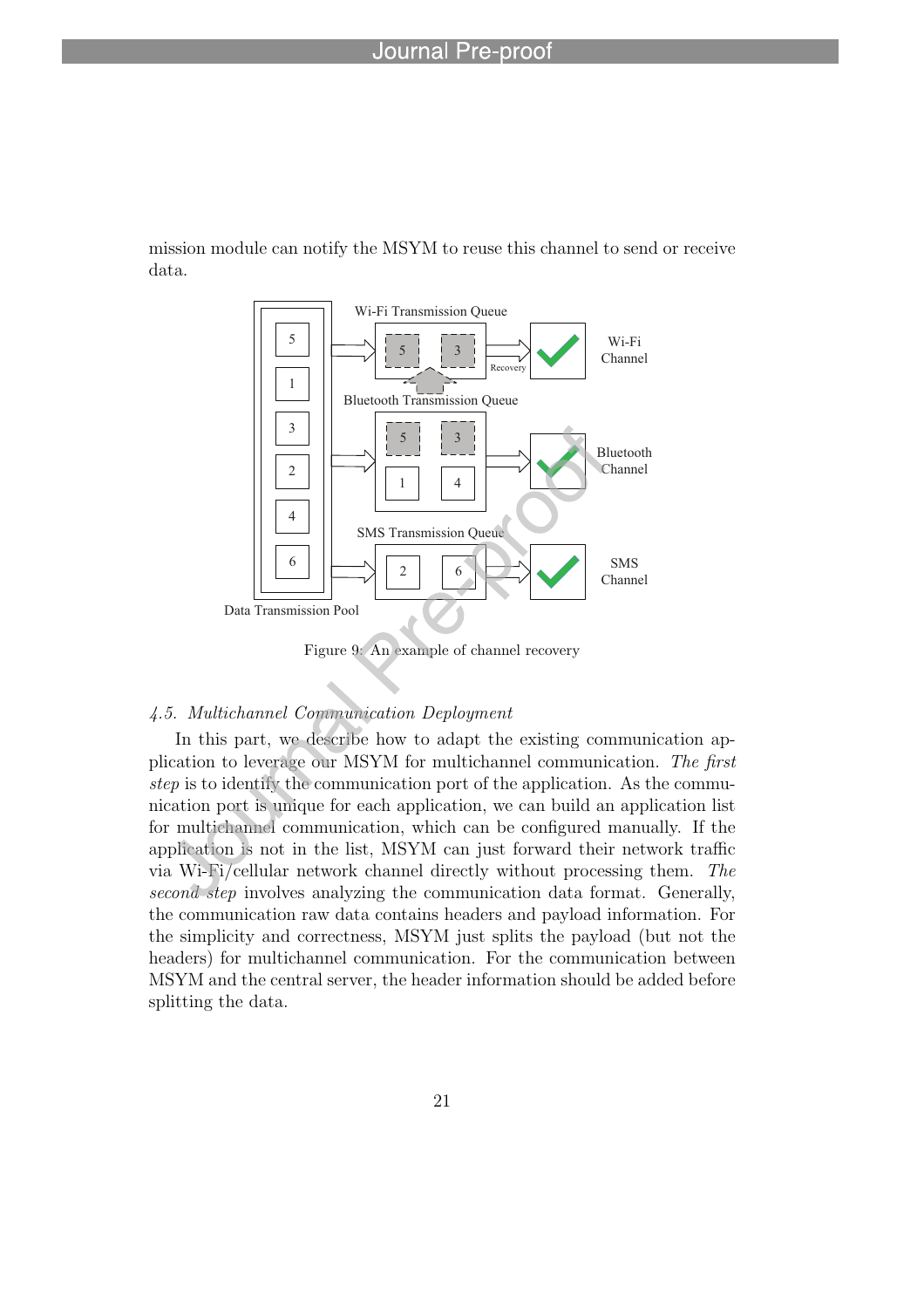# 5. Implementation

l

In the evaluation, we implemented our MSYM based on Android system. The implementation relies on the VpnService to intercept network traffic and transmit data via the three transmission channels (i.e., Wi-Fi/cellular network, Bluetooth, and SMS).

## 5.1. Data Interception

The data interception procedure can be described as follows. Firstly, we enable the VpnService after obtaining the BIND VPN SERVICE permission from the Android system. Then, we set up a reader thread and a writer thread to retrieve IP packets from the VNI and inject IP packets to the VNI, respectively. To extract the header and the payload of each IP packet, we create a parser thread, which can be used to parse IP packets. Then, it creates a forwarder thread for each TCP connection aiming to maintain TCP states and process data.

To dispatch a packet to its corresponding forwarder thread, we build a mapping relationship between the forwarder thread and port numbers (both source and destination port numbers) of a packet. The reason of using the port number is due to its unique identification of TCP connection on a single device. If a packet comes from a new TCP connection, the parser thread can create a forwarder thread and bind it to the port numbers. Otherwise, the parser thread will dispatch the packet to an existing forwarder thread bound to the port numbers.

To construct the IP datagrams based on the incoming data, the forwarder thread can set up a reconstruction thread, which constructs IP datagrams and injects them to the VNI by the writer thread. To ensure the correctness and concurrency of the data delivery between multiple threads, we implemented the Lamport's ring buffer algorithm [14] based on the atomic memory operations provided by Java APIs.

# 5.2. Data Processing

According to the IP datagram's format, the maximum transmission unit (MTU) indicates the maximum sized datagram that can be transmitted through the network [24]. Usually, the maximum transmission unit (MTU) is set as 1500 bytes [21]. By considering the performance cost, we just split the raw TCP payload into  $1 \sim 20$  fragments. It is worth noting that a larger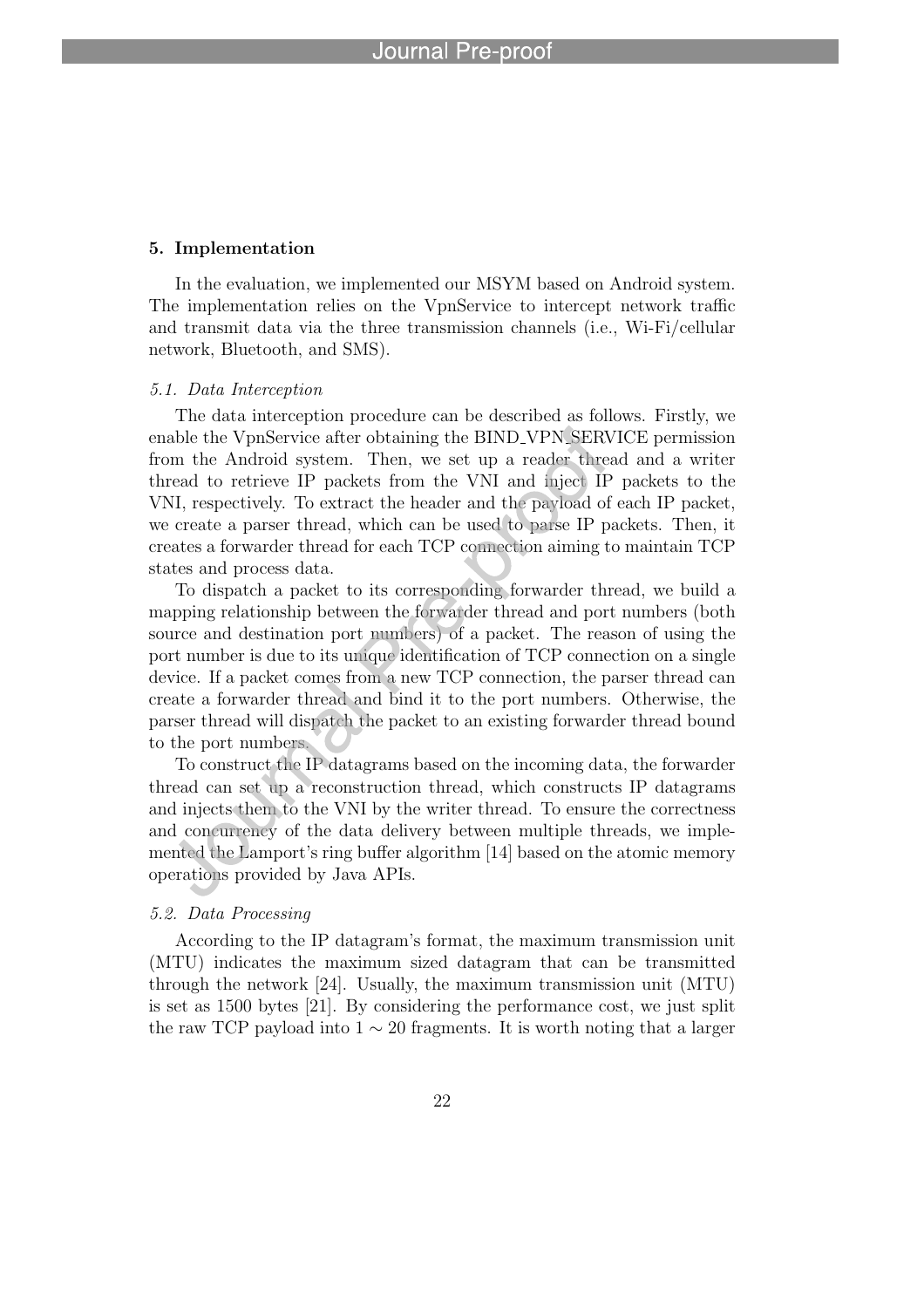number of fragments means that more time consumption is required for data fragmentation and reassembling.

For the fragment header encryption, we adopted bitwise XOR operation, where we can use the same key to decrypt the encrypted header. For simplicity, we do not apply the key negotiation method to generate the shared key. Instead, we store the shared keys on the target mobile devices beforehand. To improve the data security, we implemented a simple protocol for two devices to change the shared key periodically. Specifically, we use a key array to manage the shared keys. There are 1024 keys in the key array. To refresh the shared keys, our system first utilizes the end-to-end communication channels (e.g., Bluetooth or SMS) to establish connection. Then, it notifies the two mobile devices to jointly select a different key from the key array within a pre-defined time cycle (e.g., 5 minutes). The key selection scheme and refresh time cycle can be configured. We believe that this can increase the cracking difficulty for attackers.

# 5.3. Data Transmission

To communicate with the remote device via the multiple channels, the forwarder thread can create three different communication instances for Wi-Fi/cellular network, Bluetooth, and SMS channels, respectively. Each channel has a sender thread and a receiver thread to either send or receive data. By considering the diverse speed among channels, we allocate different time slices for each channel aiming to achieve good performance. If one channel is given more time slice, the associated threads should get more execution time and transmit more data. As the SMS is chargeable and its transmission speed depends on a couple of factors (e.g., SMS gateway and base station), we just allocate it with a small time slice. Additionally, as the SMS channel can only support sending the string format message (e.g., ASCII and Unicode characters), it cannot directly transmit the data fragments in the binary format. To handle this issue, we leverage the Base64 encoding method to encode the outgoing binary data for the SMS channel.

For the use of Wi-Fi/cellular network channel, we utilize the SocketChannel APIs. By registering the SocketChannel with a Selector, we can use this Selector to monitor any read and write network events. When the Selector detects a read event, the receiver thread can ask the SocketChannel to read data into a buffer. Then the receiver thread can input it to the data reassembling pool. When the Selector detects a write event, the sender thread can write the data from a buffer into the SocketChannel. For the Bluetooth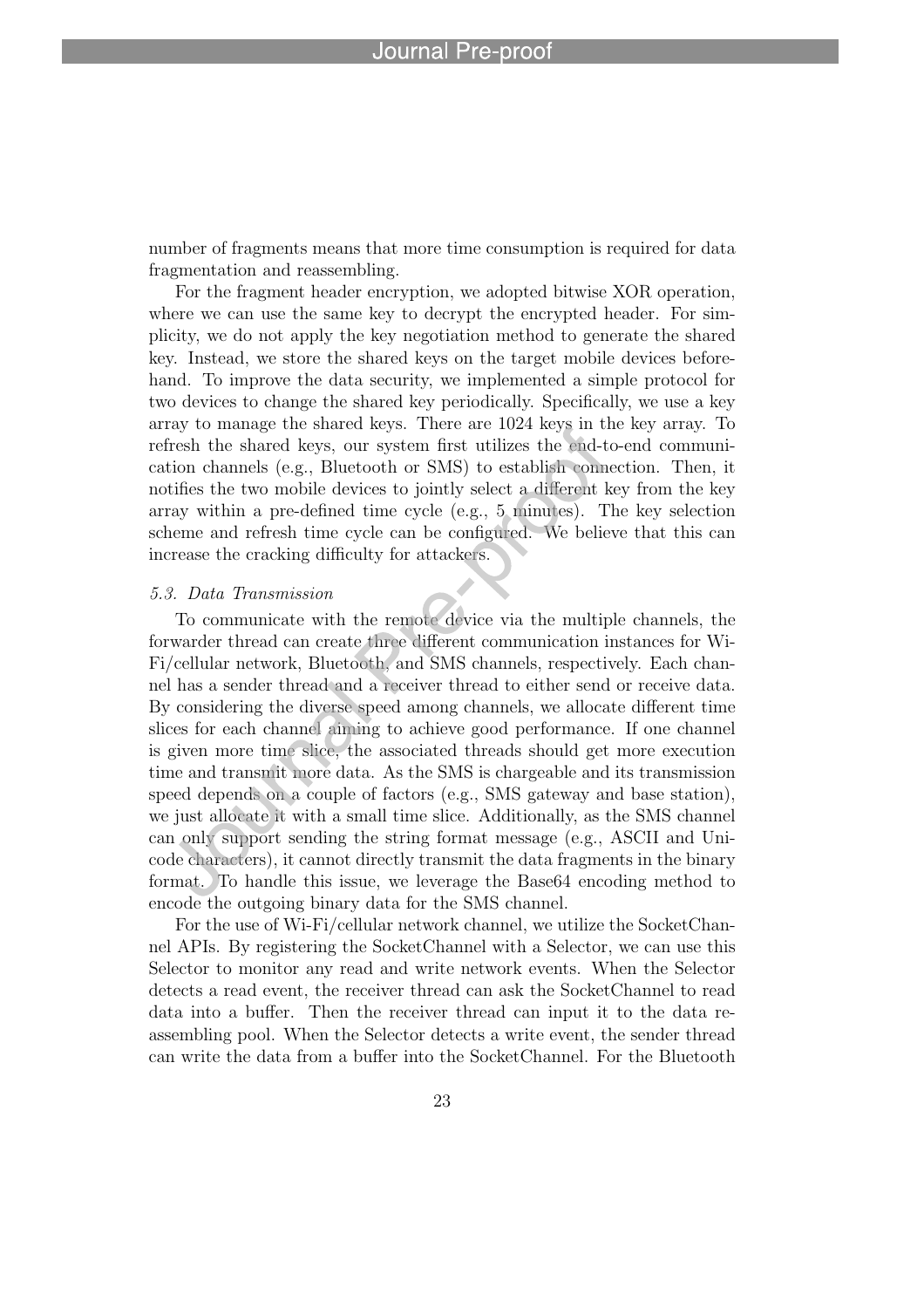channel, we use the Android Bluetooth APIs, while for the SMS channel, we use the Android SmsManager and SmsMessage APIs to send and receive short messages.

# 5.4. TCP/IP Stack

To maintain the TCP connection states, we implemented a TCP/IP stack according to RFC 793 [25] for our MSYM. A mobile application has to firstly establish TCP connections with MSYM, and then communicates with the remote target. A TCP connection lifecycle can be divided into three phases: connection establishment, data transfer, and connection termination.

Connection Establishment: When MSYM intercepts a SYN packet from a sender application, it should respond with a SYN ACK packet for completing the TCP three-way handshake. When our MSYM intercepts the corresponding ACK packet from the same application, it can indicate the TCP connection between the sender application and the MSYM.

Data Transfer: When MSYM intercepts the outgoing data, it can process and transmit data. To maintain the local TCP/IP stack, MSYM should respond with an ACK packet to the sender application and update the corresponding TCP states. When MSYM intercepts the incoming data, MSYM can reassemble the data. Afterwards, it can construct the IP datagrams and then inject them into the receiver application.

Connection Termination: A TCP connection can be terminated by the sender or receiver. When MSYM intercepts a FIN packet from the sender application, it should respond with the FIN ACK and FIN packets. After intercepting the ACK packet from the same application, MSYM can close the TCP connection and terminate the corresponding threads. Similarly, when the receiver application tries to stop the connection, MSYM can generate a FIN packet to this application. Then, MSYM would intercept the corresponding FIN ACK and FIN packets from the receiver application. After that, MSYM can generate an ACK packet to this application. Finally, MSYM could close the TCP connection and terminate the corresponding threads.

# 6. Evaluation

In this section, we evaluate the effectiveness and performance overhead of our prototype implementation of MSYM. As a study, we leverage an opensource Instant Messaging (IM) application for mobile communication be-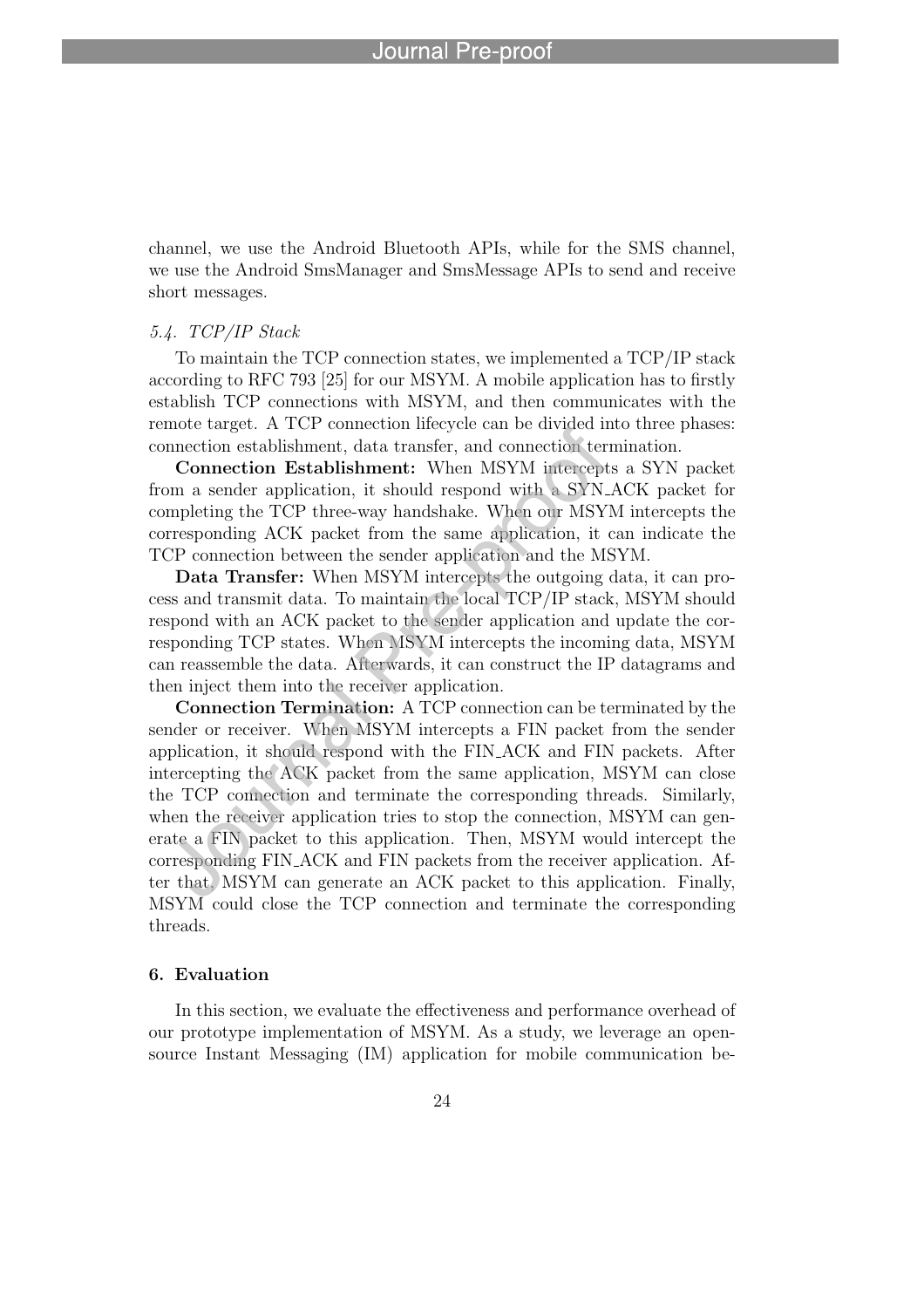tween two Android devices. This application employs the client-server model and has the ability to transfer plain texts and files. We deployed the server to forward network data using a laptop with one Intel 1.7GHz i5 4210U CPU and 8 GB memory. We installed the IM application and MSYM in two real Android 5.0 mobile phones<sup>1</sup> (including Huawei Honor 6+ Plus and Huawei Aschend Mate7).

# 6.1. Effectiveness

The effectiveness evaluation mainly focuses on two functionalities of MSYM. The first one is to test whether MSYM can transfer network data through multiple transmission channels. The other one is to investigate whether MSYM can perform channel switch and recovery effectively.

To evaluate the effectiveness of the multichannel transmission, we examine four combinations based on the three transmission channels. Table 1 shows all the combinations: Wi-Fi and Bluetooth channels, Wi-Fi and SMS channels, Bluetooth and SMS channels, and all of the three channels. For each combination, we configured the MSYM to open the tested channels and turn off the untested one. Then, the network data of the IM application was transferred over MYSM via the activated channels. We did not test the cellular network because our server was running on a personal computer without a public IP address. In addition, as both cellular network and Wi-Fi use the same socket APIs, we can only test the Wi-Fi or cellular network channel. To verify whether the outgoing data has been fragmented, we use the Wireshark, an open-source network packet analyzer, to intercept and analyze network packets. Also, we parse the incoming data of Bluetooth and SMS channels on the target device to verify the procedure of these two channels.

| Table 1: The effectiveness of MSYM |                     |  |  |                                              |  |  |  |  |
|------------------------------------|---------------------|--|--|----------------------------------------------|--|--|--|--|
| Channel                            |                     |  |  | Transmission Channel switch Channel recovery |  |  |  |  |
|                                    | Wi-Fi Bluetooth SMS |  |  |                                              |  |  |  |  |
|                                    |                     |  |  |                                              |  |  |  |  |
|                                    |                     |  |  |                                              |  |  |  |  |
|                                    |                     |  |  |                                              |  |  |  |  |
|                                    |                     |  |  |                                              |  |  |  |  |

<sup>1</sup>Actually, our method can work on Android 5.0  $\sim$  9.0 systems.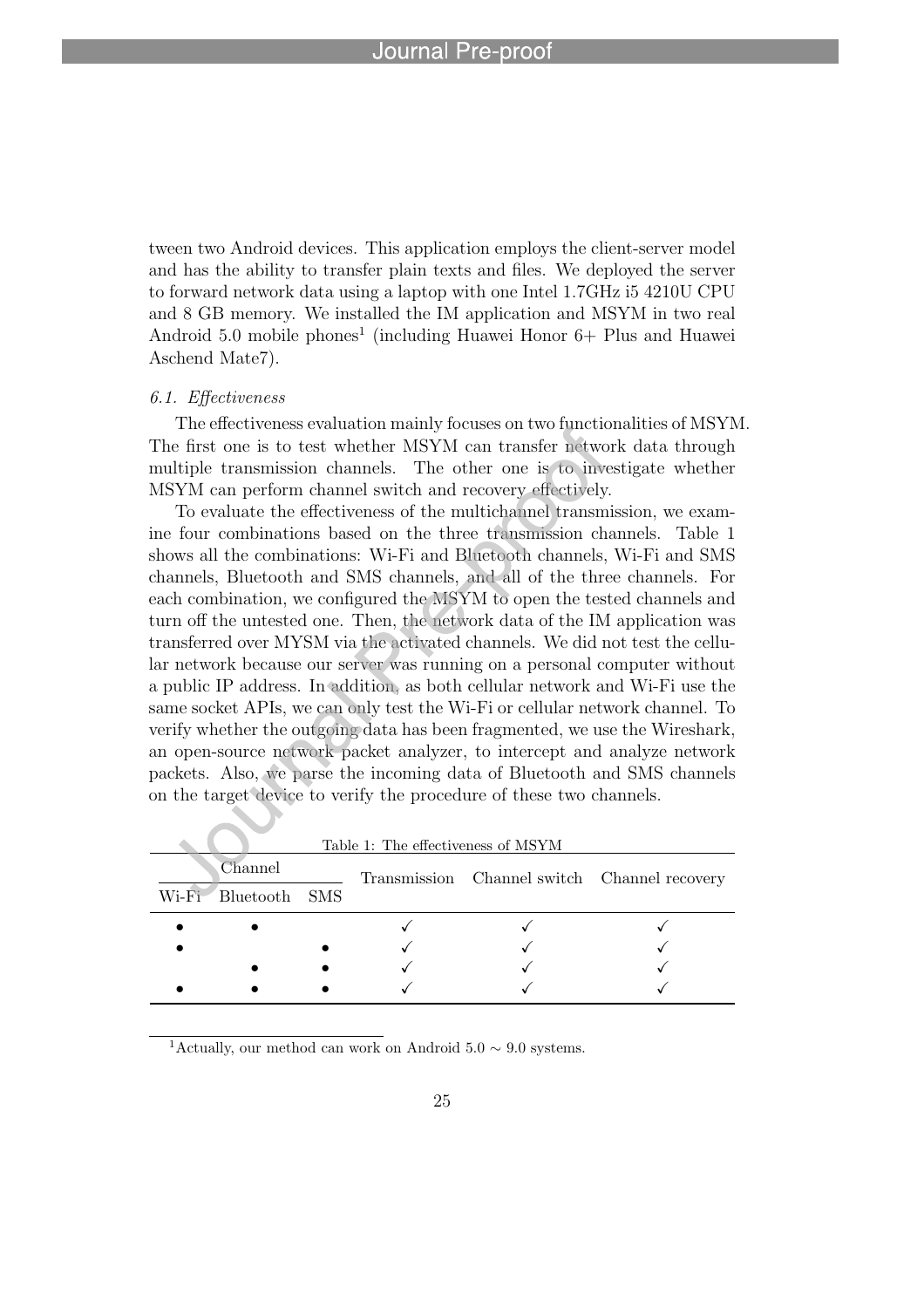Later, we utilize the IM application to send plaintexts and files to another device, and analyze whether the target application can receive these data. As shown in Table 1, we repeated the experiments several times. It is found that the target application can receive the intact data successfully regarding the above four combinations. Furthermore, the packets captured by Wireshark indeed contain disordered and encrypted fragments, ensuring that a thirdparty could not obtain the raw data without knowing the data order and the decryption key.

To evaluate the channel switch and recovery mechanism, we also performed the experiments with the above four combinations. Different from the multichannel transmission evaluation, this experiment has to turn off a running transmission channel during the run time. Then, we verify whether the MSYM can switch the poor channel to another channel automatically. For this purpose, we just checked whether the IM application can work normally over MSYM. To examine the channel recovery mechanism, we first re-enable the closed channel. Then we observe the working status of the tested IM application to check if it works properly. Later, we capture the incoming data of the previously poor channel to verify whether this channel can transmit data again.

To perform the Wi-Fi channel switch evaluation, we manually shut down the wireless router in order to simulate a scenario of bad Wi-Fi signals. After the transmission channel was switched, we restarted the wireless router to test the Wi-Fi channel recovery mechanism. For testing the Bluetooth transmission channel, we move one device far away from another to weaken the Bluetooth signal. Then, we move these two devices close to each other again. Regarding the SMS transmission channel, we interrupt it by using the mobile phone jammer, which can effectively disrupt the communication between mobile phones and the base stations [37]. Similarly, we then make the SMS channel available again by stopping the jammer.

Table 1 depicts the effectiveness of channel switch and recovery mechanism. It is found that with the help of this mechanism, these two IM applications can communicate successfully over MSYM even in the bad communication environments with poor wireless signals. By capturing the transmitted data from the poor channel, it is observed that the data transmission module can reuse this channel when the QoS becomes good.

On the whole, the experimental results show that our MSYM can switch the poor channel to another one automatically, and can activate the poor channel again when its transmission state becomes normal.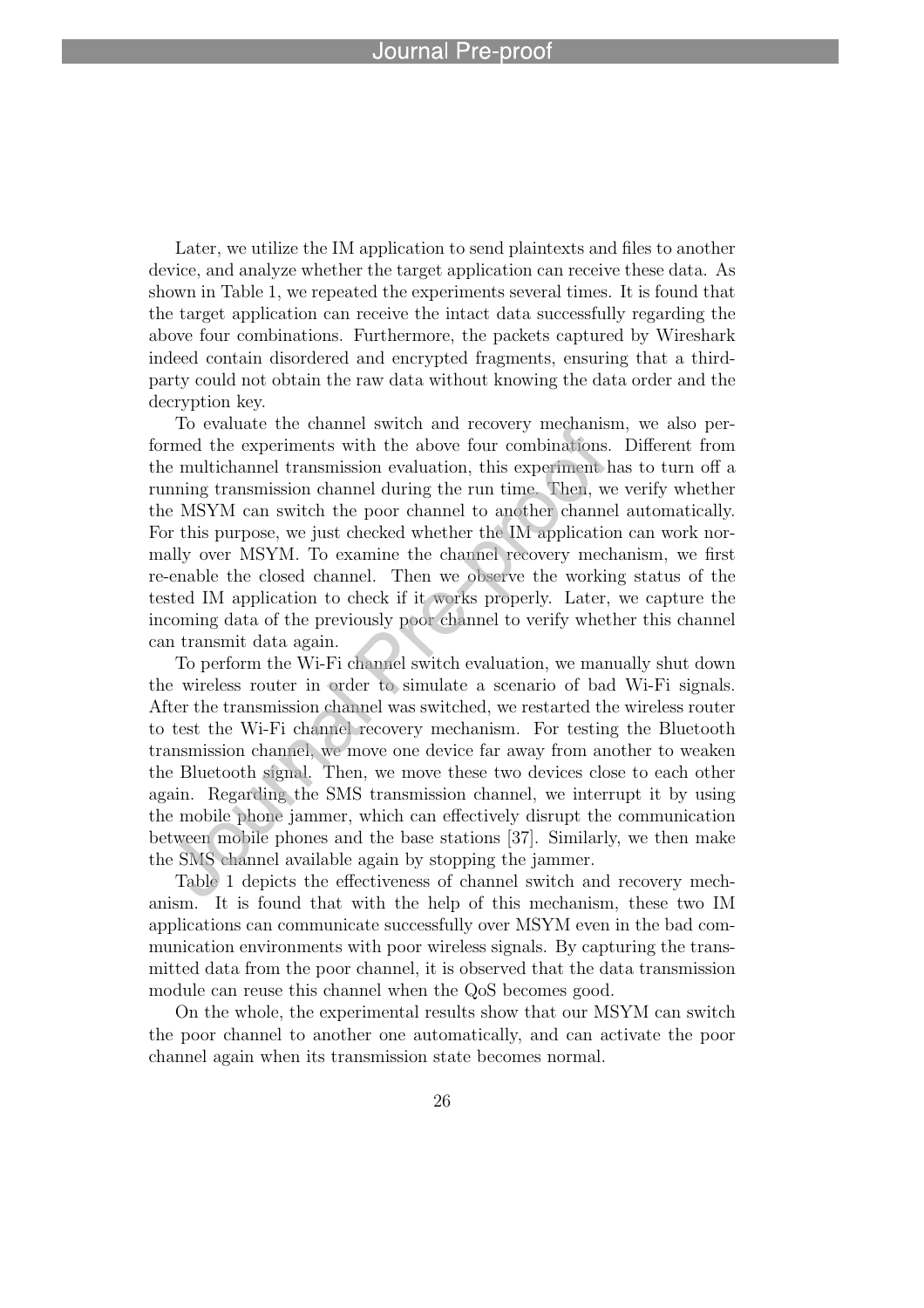# 6.2. Performance Overhead

l

To measure the performance overhead of MSYM, we utilize the opensource IM application to transfer the network data. Before validating the performance of multiple transmission, we first evaluate the performance cost for the ordinary mobile applications when MSYM was deployed with only Wi-Fi channel. Specifically, we consider two scenarios. The first scenario is to evaluate the native network performance of mobile applications without deploying the MSYM. The second scenario is to measure the network performance of mobile applications with the MSYM deployment. For this purpose, we leverage the SpeedTest, an application for testing the ping delay and network speed. To obtain the reliable results, we execute the test application ten times for each scenario and then calculate the average measurement values.

Table 2 illustrates the experiment results. Compared with the native performance, we found that the additional performance cost caused by MSYM is very small. In particular, with the deployment of MSYM, there was not ping delay, but the download speed slows down by around 6%, and the upload speed slows down by about 2.6%. The additional overhead was caused by the data interception and transmission operations of MSYM. In the data interception procedure, MSYM leverages the VpnService to intercept the outgoing packets and inject the incoming packets. MSYM needs to maintain the state of each TCP connection and uses these states to construct the IP datagrams. Also, during the data transmission, MSYM has to carry out the additional I/O operations to send and receive network data.

|                         | $\pm$ wole $\pm$ . $\pm$ He Hermoth performance by ability operation.<br>Ping (ms) Download (MB/s) Upload (MB/s) |      |
|-------------------------|------------------------------------------------------------------------------------------------------------------|------|
| No MSYM                 | 0.89                                                                                                             | 0.39 |
| MSYM with Wi-Fi channel | 0.84                                                                                                             | 0.38 |

2: The network performance by using SpeedTest.

To test the multichannel transmission performance, we apply the IM application in four different measurement scenarios: without MSYM, MSYM with Wi-Fi channel, MSYM with Bluetooth channel, and MSYM with Wi-Fi and Bluetooth channels. As we have to perform each test several times and SMS was chargeable, we do not test the network performance of MSYM with SMS channel. In fact, the speed of SMS depends on a couple of factors (e.g., SMS gateway and base station), making it relatively difficult to measure the SMS speed.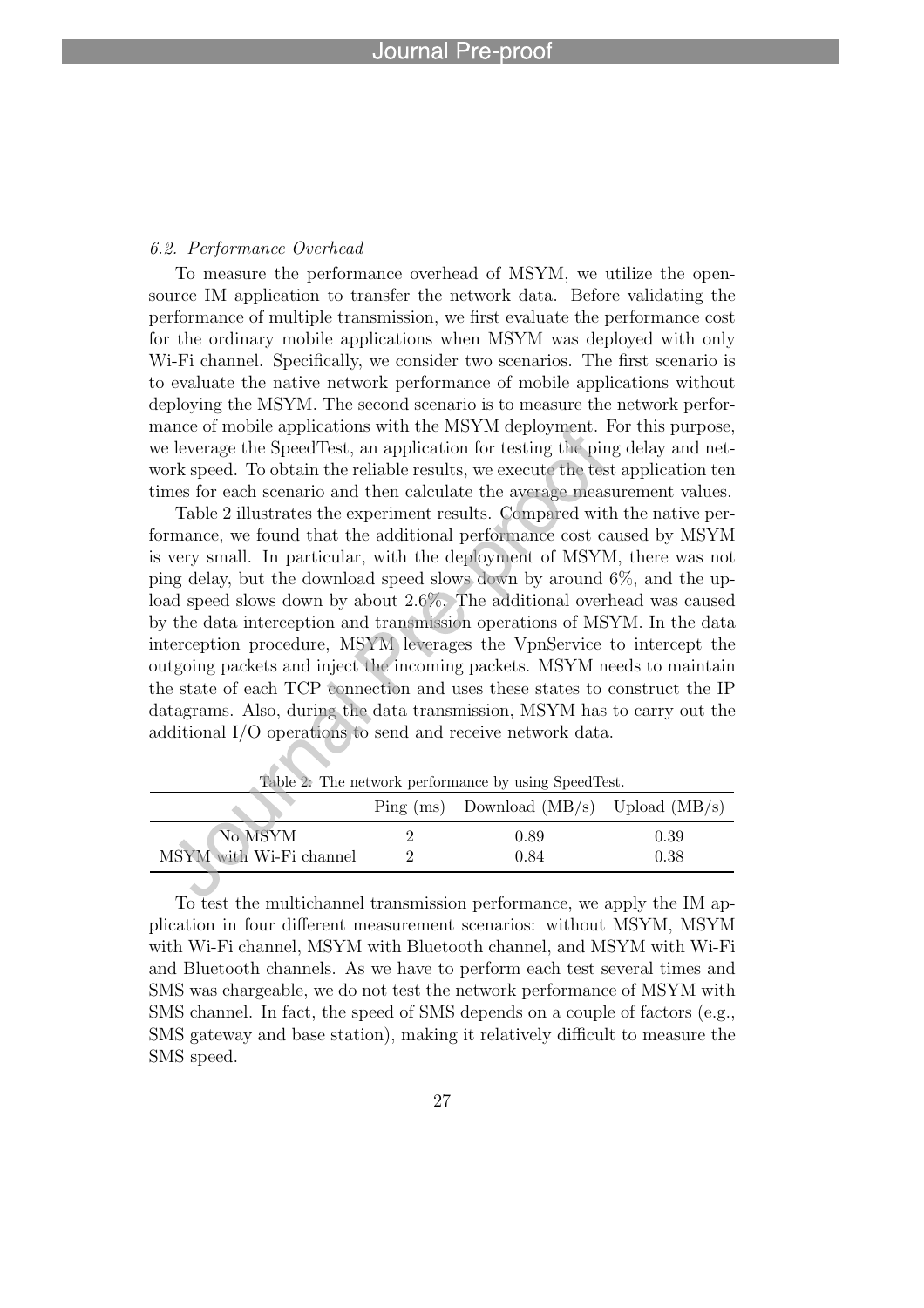For each measurement scenario, we use the IM application to transfer plaintexts and files between two different Android devices with various sizes. By considering the network instability, we transfer each plaintext and file ten times, and then figure out the average measurement values. Regarding the different speed of Wi-Fi and Bluetooth channels, we allocate different time slices for each channel to achieve good performance. To identify the optimal data allocation ratio, we distribute data to each channel with different ratios and then compare the network performance. After the extensive experiments, we found the best data distribution ratio to be 2:1. Accordingly, we assign the time slices for Wi-Fi channel twice than that of Bluetooth channel.



Figure 10: Comparison of various data transmission methods

Figure 10 shows the delay of plaintext transmission (Figure  $10(a)$ ) and file transmission (Figure  $10(b)$ ) in four measurement scenarios. When transferring plaintexts with relatively small size, the Bluetooth channel incurred the lowest delay while the Wi-Fi channel introduced the highest one. In general, the transmission delay relies on two factors. The first fact is the fragmentation procedure even if MSYM uses only one single channel. The other factor is that Wi-Fi channel has to forward data to the server while the Bluetooth channel can transfer data end-to-end. However, when transferring large file, the transmission delay of Bluetooth channel increases significantly due to its relatively low speed. In particular, the transmission performance of combined two-channel (i.e., Wi-Fi and Bluetooth) is better than the single Wi-Fi channel. This is because the two-channel uses Bluetooth to transfer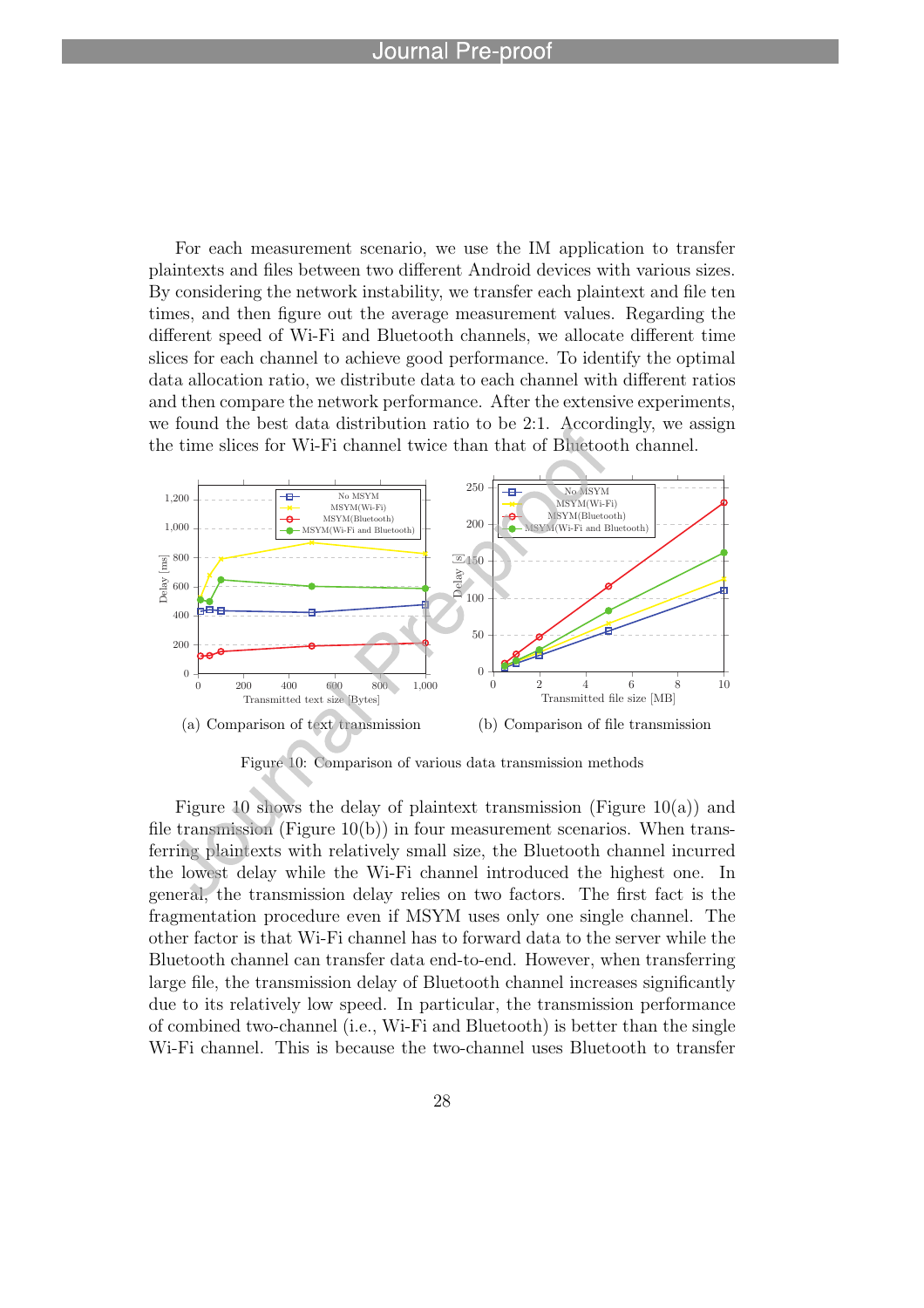partial data. For the native communication mechanism without MSYM, the transmission delay is between the Bluetooth and Wi-Fi channels. Compared with the native communication, the extra performance cost introduced by two-channel transmission is about 29% on average when transferring plaintext.

When transferring files with large size, the native communication mechanism (without MSYM) incurs the lowest transmission delay while the Bluetooth channel introduces the highest delay. When using only Wi-Fi channel to transfer the large files, the network performance is similar to the native communication. However, when using two-channel (i.e., Wi-Fi and Bluetooth) to transfer the large files, the network performance is worse than the Wi-Fi channel. The main reason is that the Wi-Fi channel has a faster transmission speed than the Bluetooth channel. Before reconstructing an IP datagram, MYSM has to ensure the split payloads transferred from Wi-Fi and Bluetooth channels are fully prepared. On the other hand, the two-channel has a better network performance than one single Bluetooth channel due to the faster transmission speed of Wi-Fi. Compared with the native communication, the additional performance cost caused by two-channel transmission is about 41% on average when transmitting files.

# 6.3. Power Consumption

To evaluate the power consumption of MSYM, we apply the IM application in four different scenarios: without MSYM, MSYM with Wi-Fi channel, MSYM with Bluetooth channel, and MSYM with Wi-Fi and Bluetooth channels. Since the SMS channel is chargeable, we do not test the channel. For each test scenario, we first fully charge the target Android devices. Then, we use the IM application to send and receive files between two Android devices every 10 seconds within 60 minutes.

| Table 3: The power consumption rate in battery level |          |                 |  |  |  |  |
|------------------------------------------------------|----------|-----------------|--|--|--|--|
| Scenarios                                            |          | Sender Receiver |  |  |  |  |
| No MSYM                                              | $3.00\%$ | $3.00\%$        |  |  |  |  |
| MSYM with Wi-Fi channel                              | $4.20\%$ | 3.80%           |  |  |  |  |
| MSYM with Bluetooth channel                          | $3.80\%$ | 3.70%           |  |  |  |  |
| MSYM with Wi-Fi and Bluetooth channels               | 5.40\%   | $5.00\%$        |  |  |  |  |

Table 3 shows the power consumption rate at the battery level for four test scenarios. Compared with the test case of native system, the maximal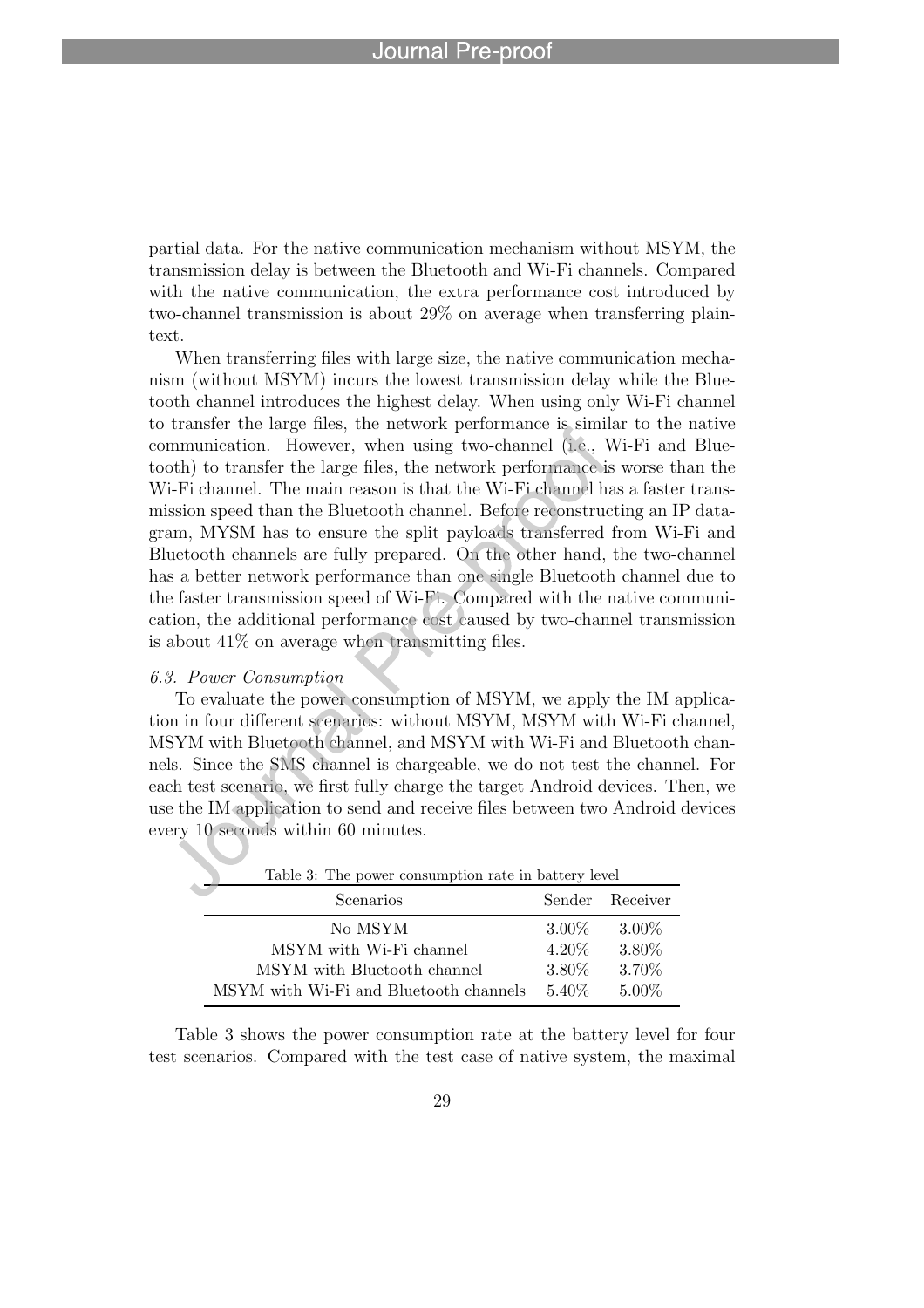power consumption cost of these tests is 2.4% when both of the Wi-Fi and Bluetooth channels are enabled. Particularly, the power consumption of the single Wi-Fi channel is a little bigger than the single Bluetooth channel. This result indicates the Wi-Fi channel needs more power consumption than the Bluetooth. Moreover, the send operation consumes more power than the receive operation. The results show that the fragmentation procedure needs more CPU resources than the reassembling procedure.

## 7. Discussion

In this work, we implemented the MSYM on Android mobile phones, but it can also be applied to another devices that adopt the Android system with the VpnService interface. In addition, our multichannel mechanism is not limited to a specific operating system. It could be applied to other mobile systems (i.e., iOS) as long as they support the VPN interface. In general, our approach can be applied to secure the End-to-End communication between mobile devices. For example, our method could be potentially used for mobile communication between unmanned aerial vehicles, whose communication is critical. To further improve the communication security, we could use a lightweight method to encrypt the TCP payload.

Since MSYM uses the Bluetooth channel for data transmission, the inherent drawback of this channel is the short communication distance. To address this problem, we can use a different transmission channel to replace the Bluetooth. For example, ZigBee based on IEEE 802.15.4 standard can be used to create personal area networks with long distances [20]. Unfortunately, many android devices do not have this equipment. In addition, some mobile devices may have two or multiple wireless network interface controllers (NICs). Thus, we could use these wireless NICs for multichannel communication.

For the communication between the server and the client, an outgoing packet usually includes some information required by a server to identify the source and target clients. Such information should be maintained during the data processing, so that the server can identify and forward this packet. Currently, MSYM only supports the communication applications when knowing their communication data format. In particular, our solution cannot apply to the communication applications that have the checksum verification mechanisms. A potential solution for this problem is to use the protocol reverse engineering [8] method to extract the message format, keeping the necessary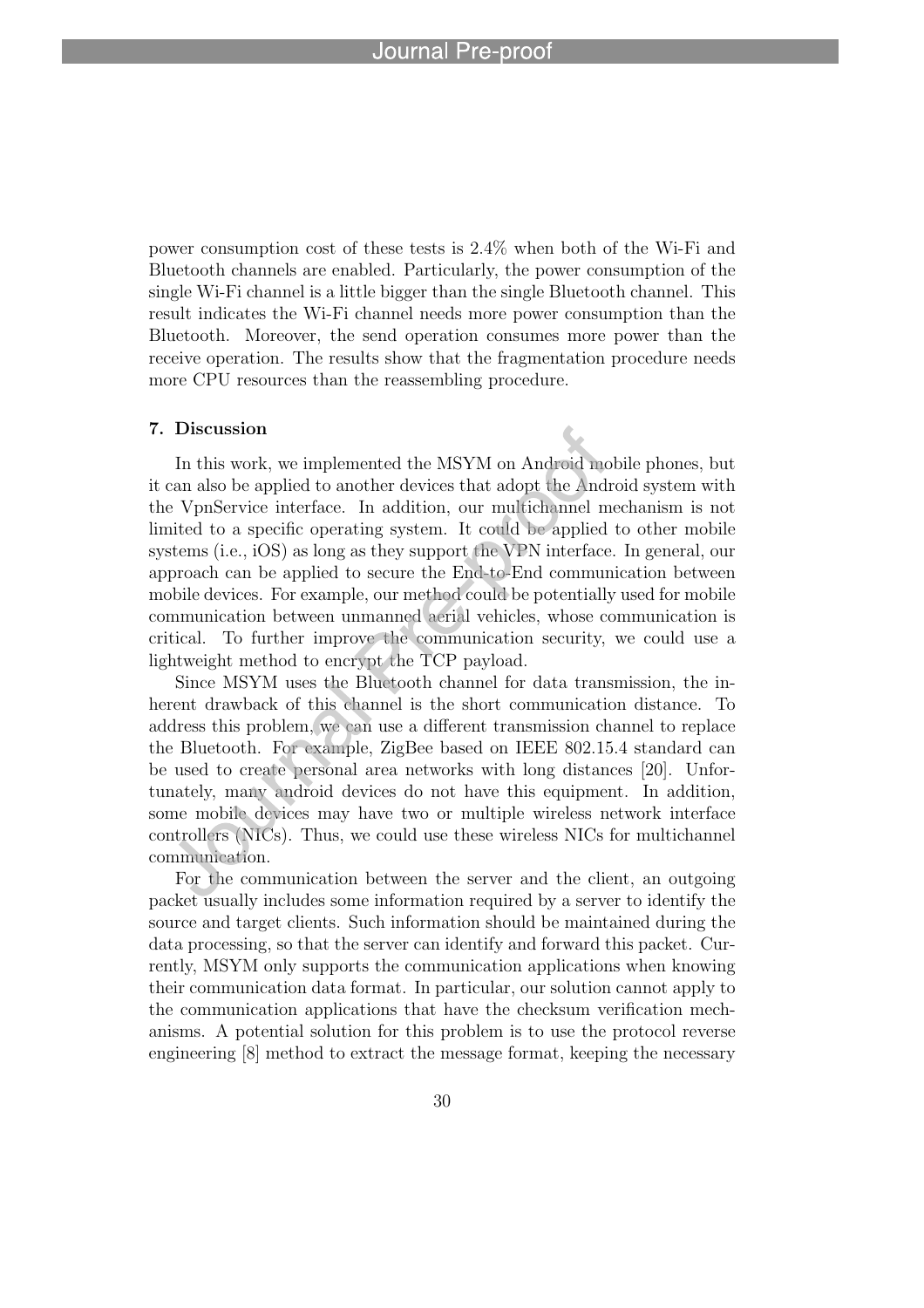information and recalculating the checksum. However, MSYM can be easily applied to the mobile-to-mobile (M2M) [39] communication applications that do not require to forward the messages to the intermediate server.

# 8. Conclusion

The traditional mobile communication system usually uses one single channel for data transmission. To defend against the network eavesdropping attacks in such system, we design MSYM, a multichannel communication system for Android devices. In particular, MSYM first exploits the VpnService interface provided by Android system to intercept the network data. Then, it splits the intercepted network data into different fragments, and transfers these data fragments to the target mobile device via multiple transmission channels, including Wi-Fi/cellular network, Bluetooth and SMS. With the multichannel communication mechanism, it increases the cracking difficulty for attackers to recover the sensitive communication data. Our evaluation results show that our MSYM can transfer data effectively using multiple transmission channels and the performance cost is moderate.

# Declaration of Competing Interest

The authors declare that they have no known competing financial interests or personal relationships that could have appeared to influence the work reported in this paper.

The authors declare the following financial interests/personal relationships which may be considered as potential competing interests:

Acknowledgement. This work was supported in part by National Natural Science Foundation of China (NSFC) under Grant No. 61602035, 61772078, Beijing Science and Technology Project under Grant No. Z191100007119010, and Open Found of Key Laboratory of Network Assessment Technology, Institute of Information Engineering, Chinese Academy of Sciences.

# References

[1] N. J. Al Fardan and K. G. Paterson. Lucky thirteen: Breaking the tls and dtls record protocols. In 2013 IEEE Symposium on Security and Privacy, pages 526–540, May 2013.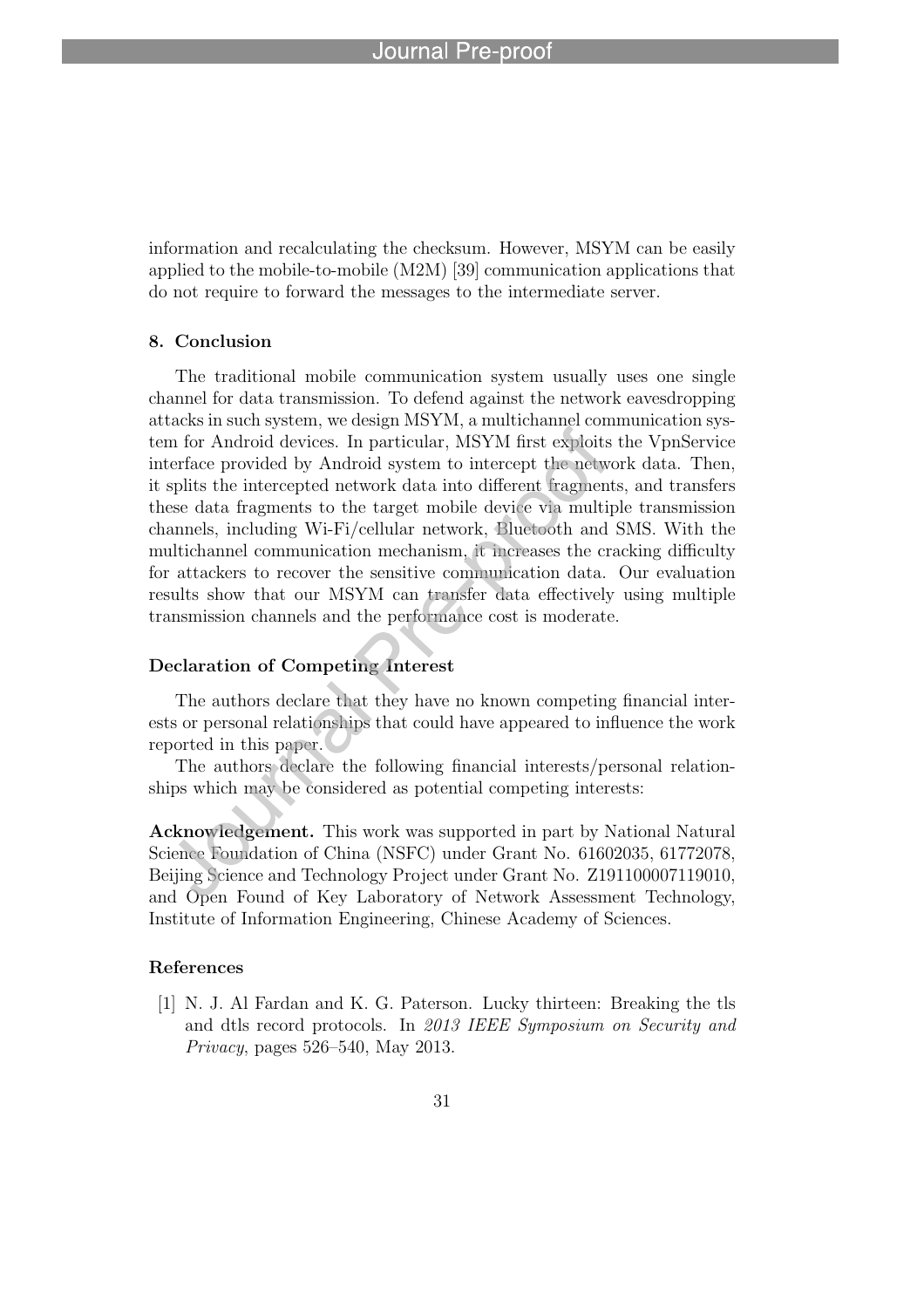- [2] José Bacelar Almeida, Manuel Barbosa, Gilles Barthe, and François Dupressoir. Verifiable side-channel security of cryptographic implementations: Constant-time mee-cbc. In Thomas Peyrin, editor, Fast Software Encryption, pages 163–184, Berlin, Heidelberg, 2016. Springer Berlin Heidelberg.
- [3] A. Alshalan, S. Pisharody, and D. Huang. A survey of mobile vpn technologies. IEEE Communications Surveys Tutorials, 18(2):1177–1196, Secondquarter 2016.
- [4] Yu an Tan, Xinting Xu, Chen Liang, Xiaosong Zhang, Quanxin Zhang, and Yuanzhang Li. An end-to-end covert channel via packet dropout for mobile networks. International Journal of Distributed Sensor Networks, 14(5):1550147718779568, 2018.
- [5] Matthias Bauer. New covert channels in http: Adding unwitting web browsers to anonymity sets. In Proceedings of the 2003 ACM Workshop on Privacy in the Electronic Society, WPES '03, pages 72–78, New York, NY, USA, 2003. ACM.
- [6] Birgit Bucher. Whatsapp, wechat and facebook messenger apps global messenger usage, penetration and statistics. https://www. messengerpeople.com/global-messenger-usage-statistics/.
- [7] Serdar Cabuk, Carla E. Brodley, and Clay Shields. IP covert timing channels: design and detection. In Proceedings of the 11th ACM Conference on Computer and Communications Security, CCS 2004, Washington, DC, USA, October 25-29, 2004, pages 178–187, 2004.
- [8] Weidong Cui, Jayanthkumar Kannan, and Helen J. Wang. Discoverer: Automatic protocol reverse engineering from network traces. In Proceedings of the 16th USENIX Security Symposium, Boston, MA, USA, August 6-10, 2007, 2007.
- [9] Android Developers. Vpnservice. https://developer.android.com/ reference/android/net/VpnService.html.
- [10] Alan O. Freier, Philip Karlton, and Paul C. Kocher. The secure sockets layer (SSL) protocol version 3.0. RFC, 6101:1–67, 2011.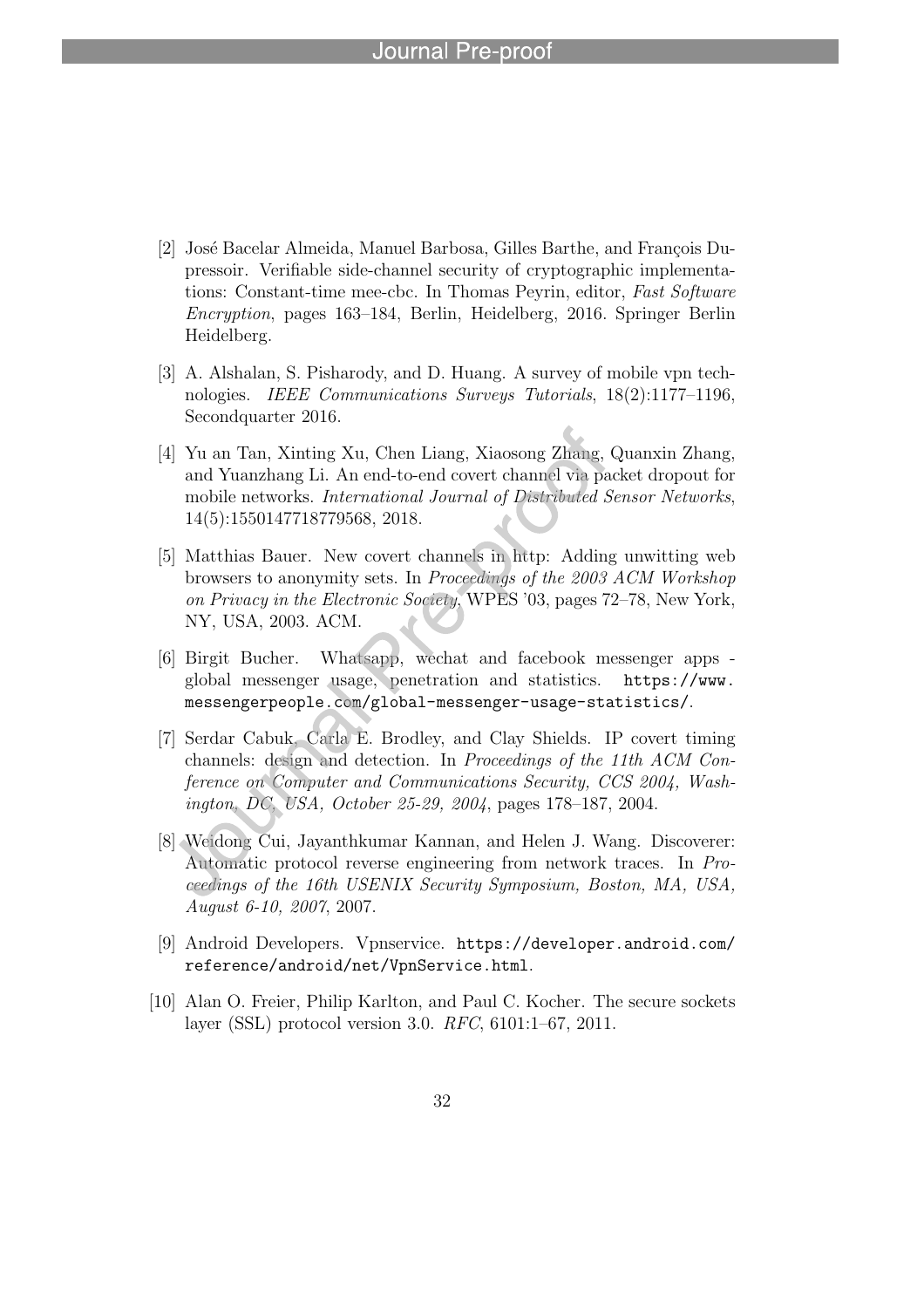#### Journal Pre-proo

- [11] Steven Gianvecchio, Haining Wang, Duminda Wijesekera, and Sushil Jajodia. Model-based covert timing channels: Automated modeling and evasion. In Richard Lippmann, Engin Kirda, and Ari Trachtenberg, editors, Recent Advances in Intrusion Detection, pages 211–230, Berlin, Heidelberg, 2008. Springer Berlin Heidelberg.
- [12] K. Heyman. A new virtual private network for today's mobile world. Computer, 40(12):17–19, Dec 2007.
- [13] K. J. Hole, E. Dyrnes, and P. Thorsheim. Securing wi-fi networks. Computer, 38(7):28–34, July 2005.
- [14] L. Lamport. Proving the correctness of multiprocess programs. IEEE Transactions on Software Engineering, SE-3(2):125–143, March 1977.
- [15] Butler W. Lampson. A note on the confinement problem. Commun. ACM, 16(10):613–615, 1973.
- [16] Zhenhua Li, Weiwei Wang, Tianyin Xu, Xin Zhong, Xiang-Yang Li, Yunhao Liu, Christo Wilson, and Ben Y. Zhao. Exploring cross-application cellular traffic optimization with baidu trafficguard. In 13th USENIX Symposium on Networked Systems Design and Implementation (NSDI 16), pages 61–76, Santa Clara, CA, 2016. USENIX Association.
- [17] W. Liu, G. Liu, J. Zhai, Y. Dai, and D. Ghosal. Designing analog fountain timing channels: Undetectability, robustness, and modeladaptation. IEEE Transactions on Information Forensics and Security, 11(4):677–690, April 2016.
- [18] Z. Liu, J. Chen, and T. Chen. Design and analysis of sip-based mobile vpn for real-time applications. IEEE Transactions on Wireless Communications, 8(11):5650–5661, November 2009.
- [19] Arash Molavi Kakhki, Abbas Razaghpanah, Anke Li, Hyungjoon Koo, Rajesh Golani, David Choffnes, Phillipa Gill, and Alan Mislove. Identifying traffic differentiation in mobile networks. In Proceedings of the 2015 Internet Measurement Conference, IMC '15, pages 239–251, New York, NY, USA, 2015. ACM.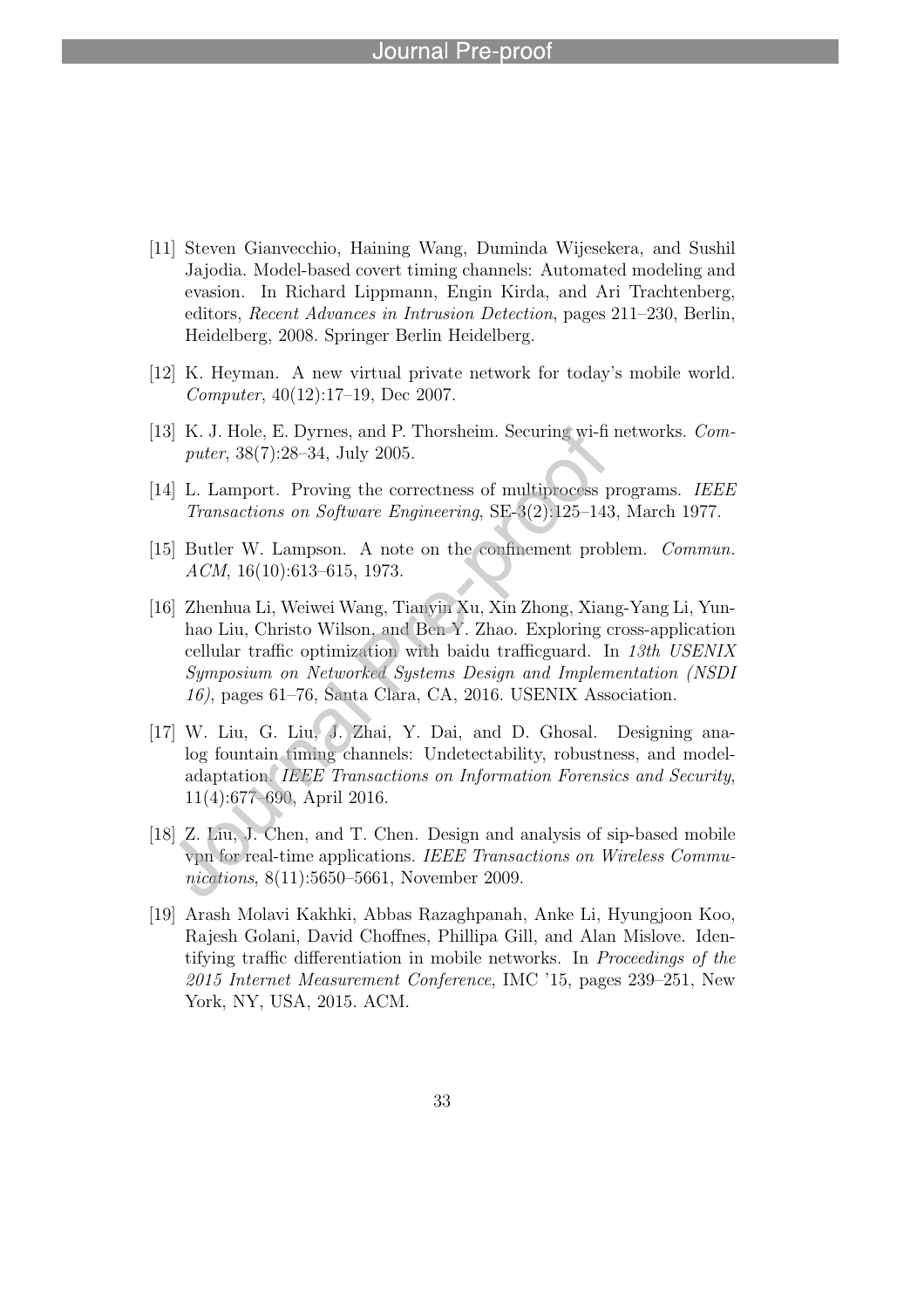#### Journal Pre-proot

- [20] Mohammad Ali Moridi, Youhei Kawamura, Mostafa Sharifzadeh, Emmanuel Knox Chanda, Markus Wagner, and Hirokazu Okawa. Performance analysis of zigbee network topologies for underground space monitoring and communication systems. Tunnelling and Underground Space  $Technology, 71:201 - 209, 2018.$
- [21] D. Murray, T. Koziniec, K. Lee, and M. Dixon. Large mtus and internet performance. In 2012 IEEE 13th International Conference on High Performance Switching and Routing, pages 82–87, June 2012.
- [22] Kenneth G. Paterson and Nadhem J. AlFardan. Plaintext-recovery attacks against datagram TLS. In 19th Annual Network and Distributed System Security Symposium, NDSS 2012, San Diego, California, USA, February 5-8, 2012. The Internet Society, 2012.
- [23] Darren Pauli. Samsung s6 calls open to man-in-the-middle base station snooping. https://www.theregister.co.uk/2015/11/12/ mobile\_pwn2own1/. Accessed: 2015-11-12.
- [24] Jon Postel. Internet protocol. RFC, 791:1–51, 1981.
- [25] Jon Postel. Transmission control protocol. RFC, 793:1–91, 1981.
- [26] Ashwin Rao, Arash Molavi Kakhki, Abbas Razaghpanah, Amy Tang, Shen Wang, Justine Sherry, Phillipa Gill, Arvind Krishnamurthy, Arnaud Legout, Alan Mislove, and David Choffnes. Using the middle to meddle with mobile. 2013.
- [27] Abbas Razaghpanah, Narseo Vallina-Rodriguez, Srikanth Sundaresan, Christian Kreibich, Phillipa Gill, Mark Allman, and Vern Paxson. Haystack: In situ mobile traffic analysis in user space. CoRR, abs/1510.01419, 2015.
- [28] Jingjing Ren, Ashwin Rao, Martina Lindorfer, Arnaud Legout, and David Choffnes. Recon: Revealing and controlling pii leaks in mobile network traffic. In Proceedings of the 14th Annual International Conference on Mobile Systems, Applications, and Services, MobiSys '16, pages 361–374, New York, NY, USA, 2016. ACM.
- [29] Eric Rescorla. The transport layer security (TLS) protocol version 1.3. RFC, 8446:1–160, 2018.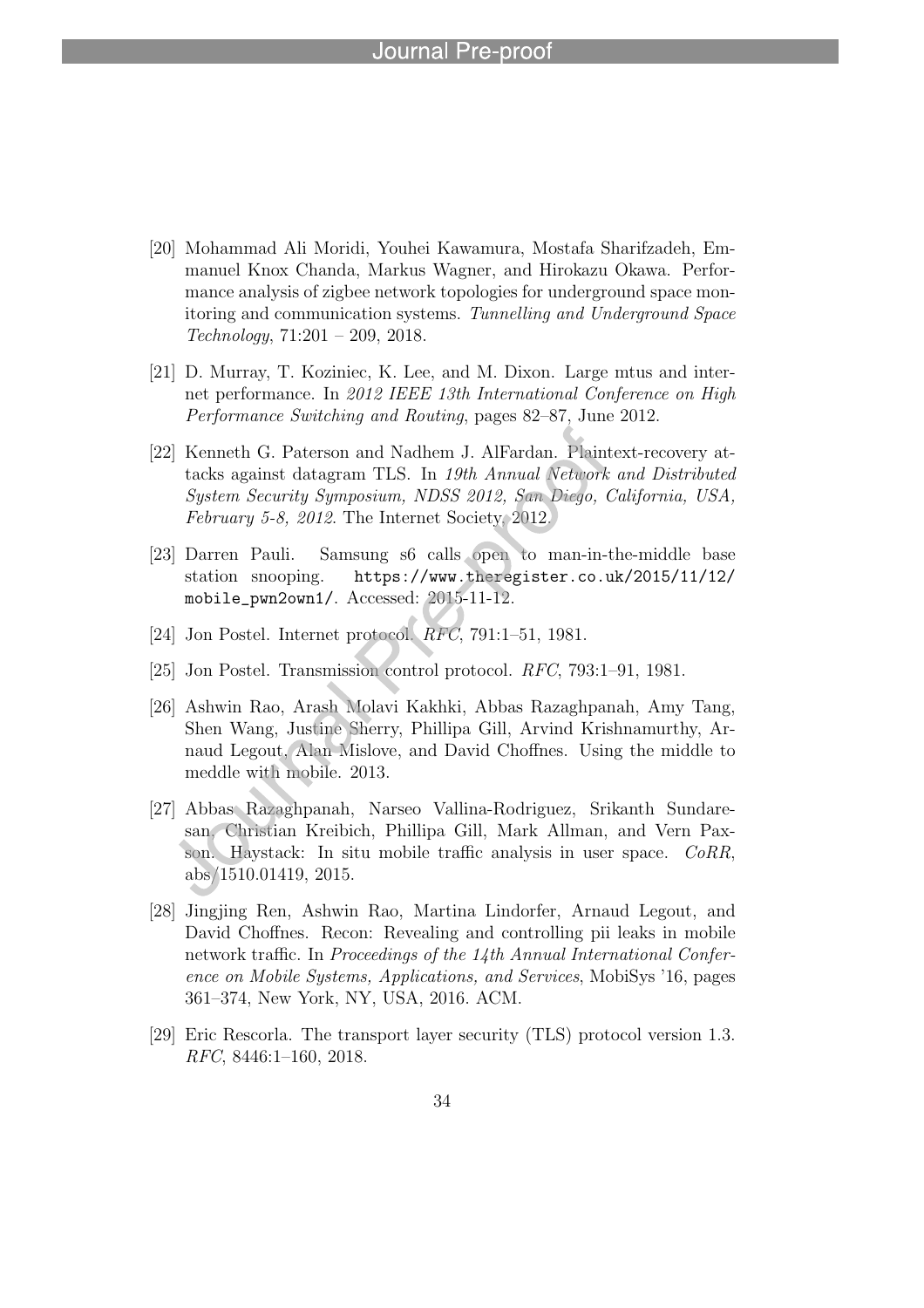#### Journal Pre-proof

- [30] Anastasia Shuba, Anh Le, Emmanouil Alimpertis, Minas Gjoka, and Athina Markopoulou. Antmonitor: System and applications. CoRR, abs/1611.04268, 2016.
- [31] Shun-Chao Huang, Zong-Hua Liu, and Jyh-Cheng Chen. Sip-based mobile vpn for real-time applications. In IEEE Wireless Communications and Networking Conference, 2005, volume 4, pages 2318–2323 Vol. 4, March 2005.
- [32] Yihang Song and Urs Hengartner. Privacyguard: A vpn-based platform to detect information leakage on android devices. In Proceedings of the 5th Annual ACM CCS Workshop on Security and Privacy in Smartphones and Mobile Devices, SPSM '15, pages 15–26, New York, NY, USA, 2015. ACM.
- [33] Xiaoxiao Tang, Yan Lin, Daoyuan Wu, and Debin Gao. Towards dynamically monitoring android applications on non-rooted devices in the wild. In Proceedings of the 11th ACM Conference on Security & Privacy in Wireless and Mobile Networks, WiSec '18, pages 212–223, New York, NY, USA, 2018. ACM.
- [34] A. V. Uskov. Information security of ipsec-based mobile vpn: Authentication and encryption algorithms performance. In 2012 IEEE 11th International Conference on Trust, Security and Privacy in Computing and Communications, pages 1042–1048, June 2012.
- [35] Mathy Vanhoef and Frank Piessens. Key reinstallation attacks: Forcing nonce reuse in wpa2. In Proceedings of the 2017 ACM SIGSAC Conference on Computer and Communications Security, CCS '17, pages 1313–1328, New York, NY, USA, 2017. ACM.
- [36] Wikipedia. Fisheryates shuffle. https://en.wikipedia.org/wiki/ Fisher%E2%80%93Yates\_shuffle.
- [37] Wikipedia. Mobile phone jammer. https://en.wikipedia.org/wiki/ Mobile\_phone\_jammer. Accessed: 2019-05-07.
- [38] Daoyuan Wu, Rocky K. C. Chang, Weichao Li, Eric K. T. Cheng, and Debin Gao. Mopeye: Opportunistic monitoring of per-app mobile network performance. In 2017 USENIX Annual Technical Conference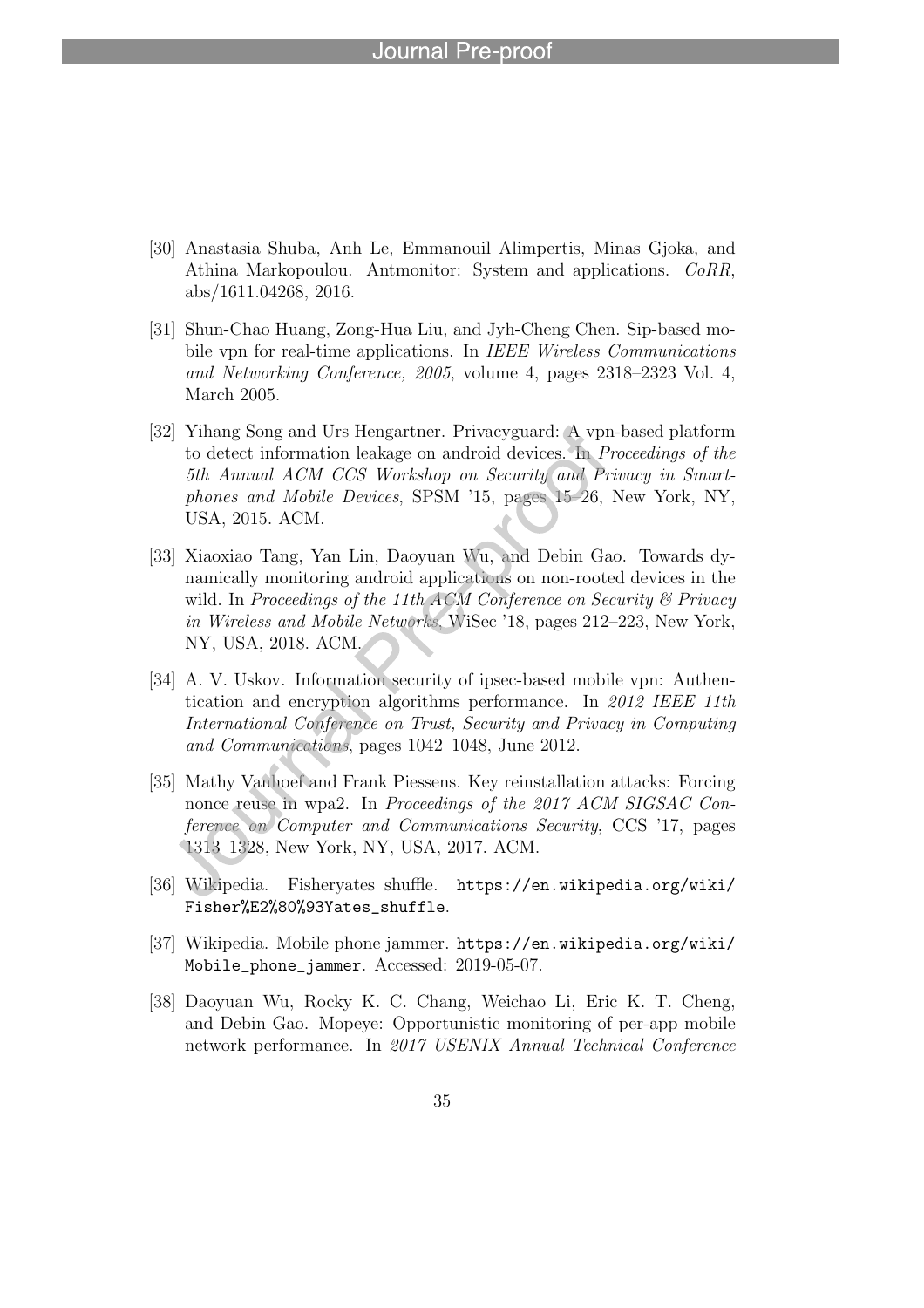(USENIX ATC 17), pages 445–457, Santa Clara, CA, 2017. USENIX Association.

- [39] G. Wu, S. Talwar, K. Johnsson, N. Himayat, and K. D. Johnson. M2m: From mobile to embedded internet. IEEE Communications Magazine, 49(4):36–43, April 2011.
- [40] Xiapu Luo, E. W. W. Chan, and R. K. C. Chang. Tcp covert timing channels: Design and detection. In 2008 IEEE International Conference on Dependable Systems and Networks With FTCS and DCC (DSN), pages 420–429, June 2008.
- [41] X. Zhang, Y. Tan, C. Liang, Y. Li, and J. Li. A covert channel over volte via adjusting silence periods. IEEE Access, 6:9292–9302, 2018.
- [42] Xiaosong Zhang, Chen Liang, Quanxin Zhang, Yuanzhang Li, Jun Zheng, and Yu an Tan. Building covert timing channels by packet rearrangement over mobile networks. Information Sciences, 445-446:66 – 78, 2018.
- [43] Xiaosong Zhang, Liehuang Zhu, Xianmin Wang, Changyou Zhang, Hongfei Zhu, and Yu-an Tan. A packet-reordering covert channel over volte voice and video traffics. Journal of Network and Computer Applications, 126:29–38, 2019.